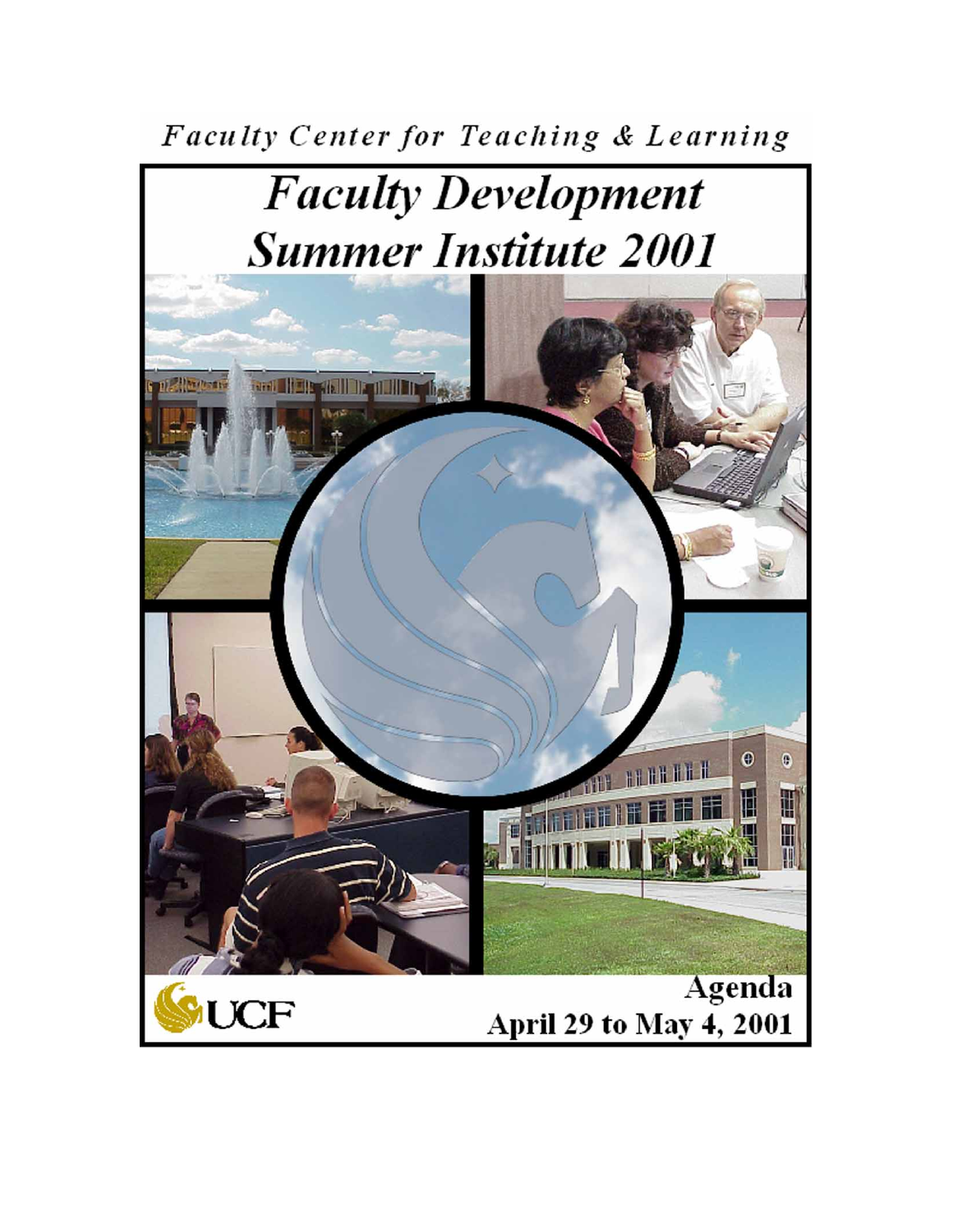# Sunday, April 29, 2001

#### 5:00PM - 5:30PM **Registration**  *Student Union Pegasus Grand Ballroom*

#### 5:30PM – 6:00PM **Team Assembly**  *Student Union Room (See Name Tag)*

#### 6:00PM – 7:00PM **Dinner**  *Student Union Pegasus Grand Ballroom*

#### 6:40PM – 7:00PM **Overview of the Text**  Jeff Kaplan & Larry Hudson *Student Union Pegasus Grand Ballroom*

#### **A Message to UCF Faculty from the author of "Classroom Assessment Techniques: A Handbook for College Teachers"**

K. Patricia Cross Professor of Higher Education, Emerita University of California, Berkeley

*Greetings. I understand that you are about to join the thousands of college and university teachers across the nation who are entering into collegial conversations and study about teaching and learning. The numbers of faculty involved, the quality of the dialogue, and the research on which the study of learning is based have all increased over the past five years to the point where it can legitimately be called a nationwide movement to improve learning for college students. So, welcome to the movement, and enjoy your week.*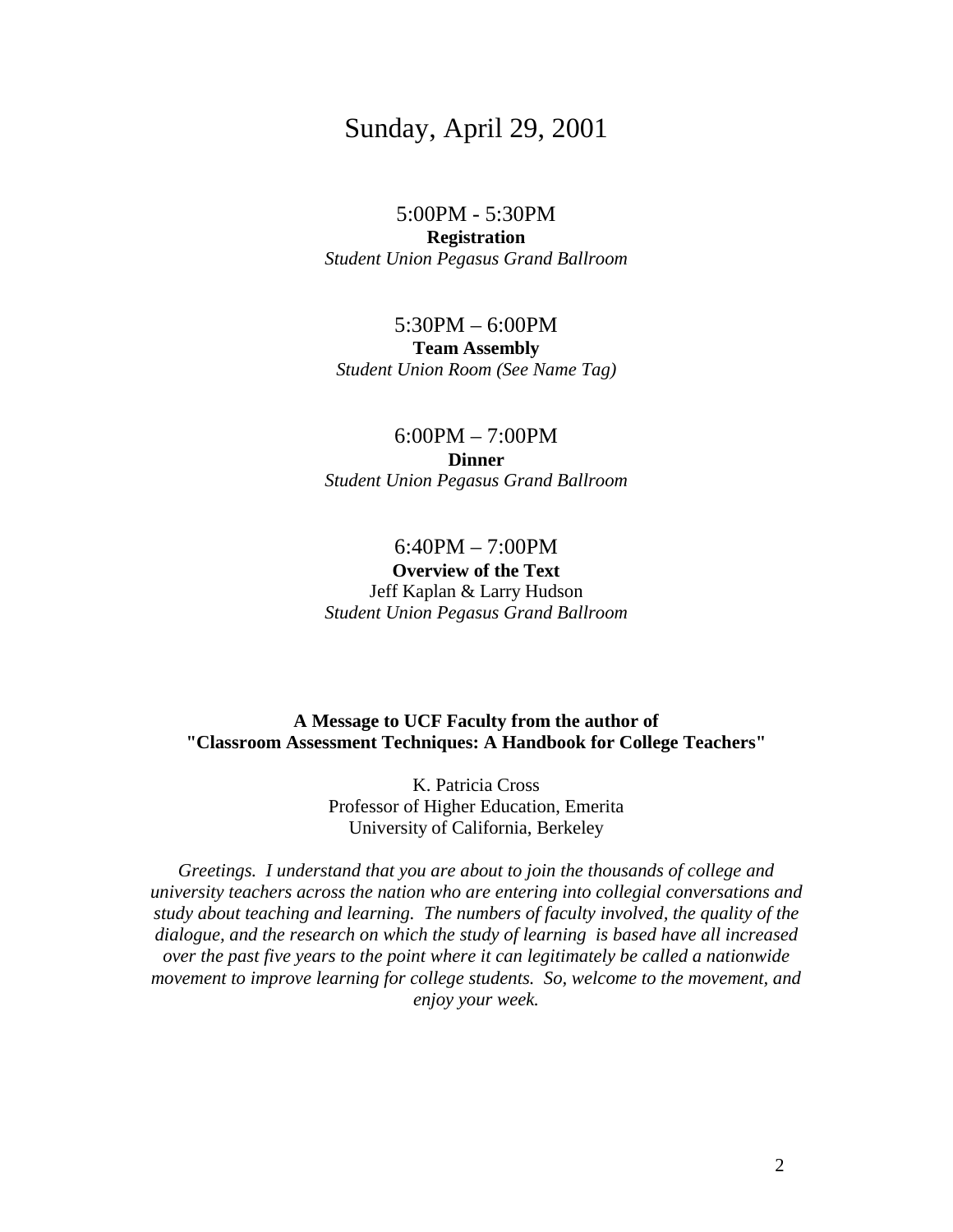# Sunday, April 29, 2001

# 7:05PM – 7:15PM

**Welcoming Remarks and Introduction of Keynote Speaker**  *CL1-104*  UCF President John C. Hitt

7:15PM – 8:15PM

#### **Keynote Address**  *CL1-104*

Dr. Linda Baer, Sr. Vice Chancellor for Academic and Student Affairs, Minnesota State Colleges & Universities

Challenge of Change

"The significant problems we face cannot be solved by the same level of thinking we were at when we created them." Albert Einstein

Higher education is at a crossroads. As one of the oldest surviving institutions, it stands as a stable, predictable beacon shining in the darkness of ignorance. But many stakeholders, including students, citizens, legislators, and employers, are challenging that very constancy. These challenges come from massive changes occurring in society. What are the challenges that continue to define and maintain higher education in a model based on history? What are the challenges that continue to push higher education to be more responsive, more relevant, and more flexible? What are the challenges to forming a vision of what higher education must become?

Futurists think in the future tense. This presentation will review what the futurists say are inevitable changes for higher education. At the same time, futurists contend that we should identify the preferred future and plan from it to optimize the vision and values of higher education. As we move towards a networked information society, a blueprint for change is needed. With any blueprint, structural issues and process are important considerations. The goal is to discover what a learner-centered educational model looks like for the 21st century learner in the e-generation.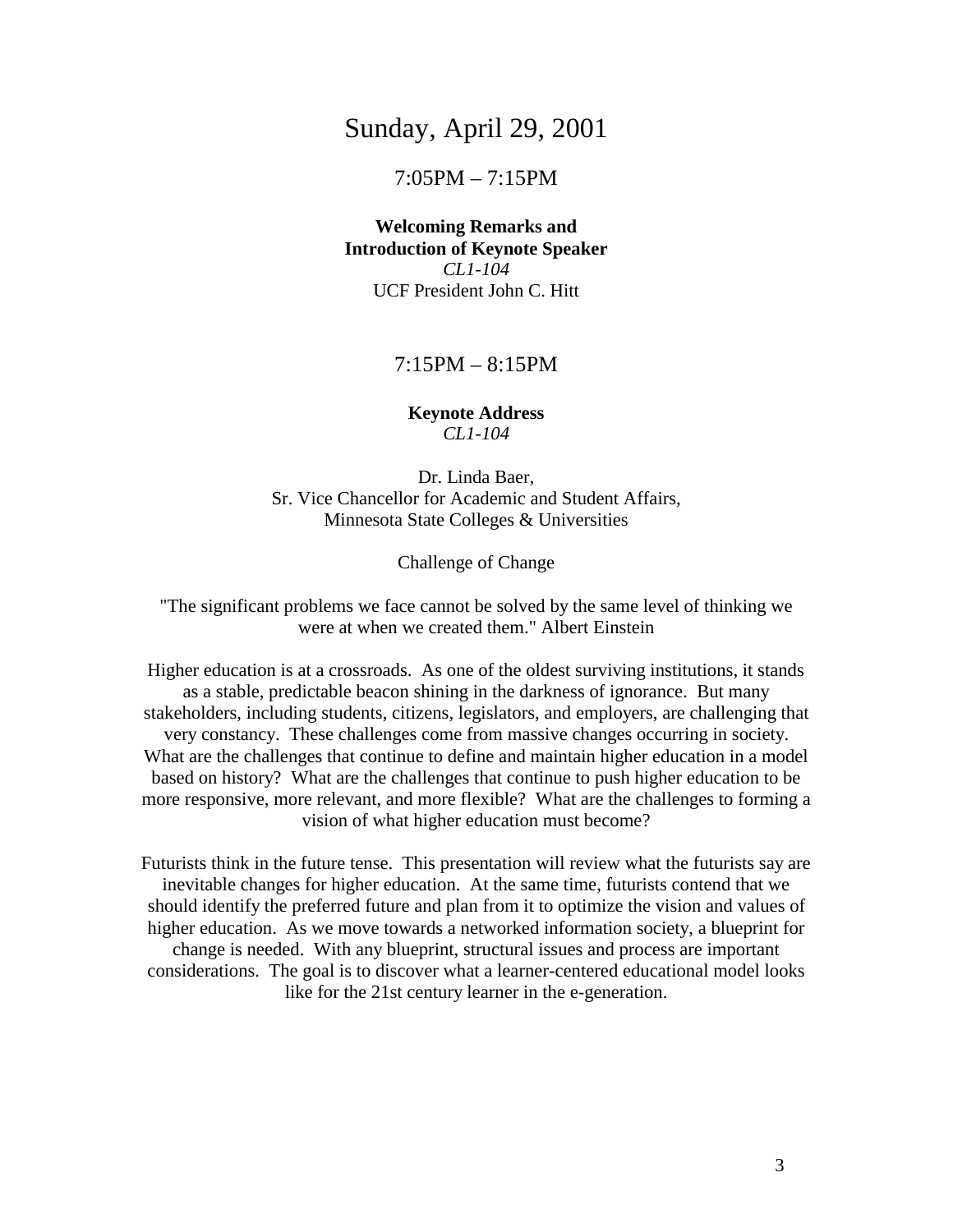#### **About the Keynote Speaker**

Linda L. Baer is Senior Vice Chancellor for Academic and Student Affairs at the Minnesota State colleges and Universities system. She earned her B.A. degree (1970) in sociology from Washington State University, her M.A. Degree (1975) in sociology from Colorado State University and her Ph.D. degree (1983) from South Dakota State University. Before joining the system office staff, she was the Senior Vice President for Academic and Student Affairs at Bemidji State University.

Dr. Baer has regularly assumed leadership roles in the state in instructional technology, bridging colleges and universities with the workplace, assessment and accountability, and educational transformation. Her publications and presentations include work in demography and rural sociology, the myths and realities of technology-enhanced education, and the building of virtual partnerships. A book chapter was co-authored in *Continuous Quality Improvement: Making the Transition to Education*, entitled "Partners in Progress: An Integrative Approach to Educational Quality."

Additionally, Dr. Baer has presented nationally on assessment of quality, the role of faculty governance in accreditation, and readiness issues for virtual learning partnerships. She has co-authored a book entitled *Partnering in the Learning Marketspace,* which Educause and Jossey-Bass will publish in March 2001.

Honors include the Gamma Sigma Delta Outstanding Teacher Award, a Distinguished Service Award from the Great Plains Sociological Society, a Centennial Woman Award, an Outstanding Educational Leadership Award from Native American Students, and a Northwest Indian Opportunity Industrialization Center Leadership Award.

Dr. Baer has served in numerous offices in professional organizations and regional societies. She serves on the Kellogg Foundation Forum for Higher Education Transformation, the Midwest Higher Education Commission steering committee for the Distributed Learning Workshop, and was on the Association of American Colleges and Universities committee that produced *Facing Change: Building the Faculty of the Future*.

As co-chair of the Minnesota Virtual University initiative, Dr. Baer led the statewide effort to provide Minnesota citizens with better access to post-secondary instruction and other services made available by partner institutions and businesses throughout the state of Minnesota.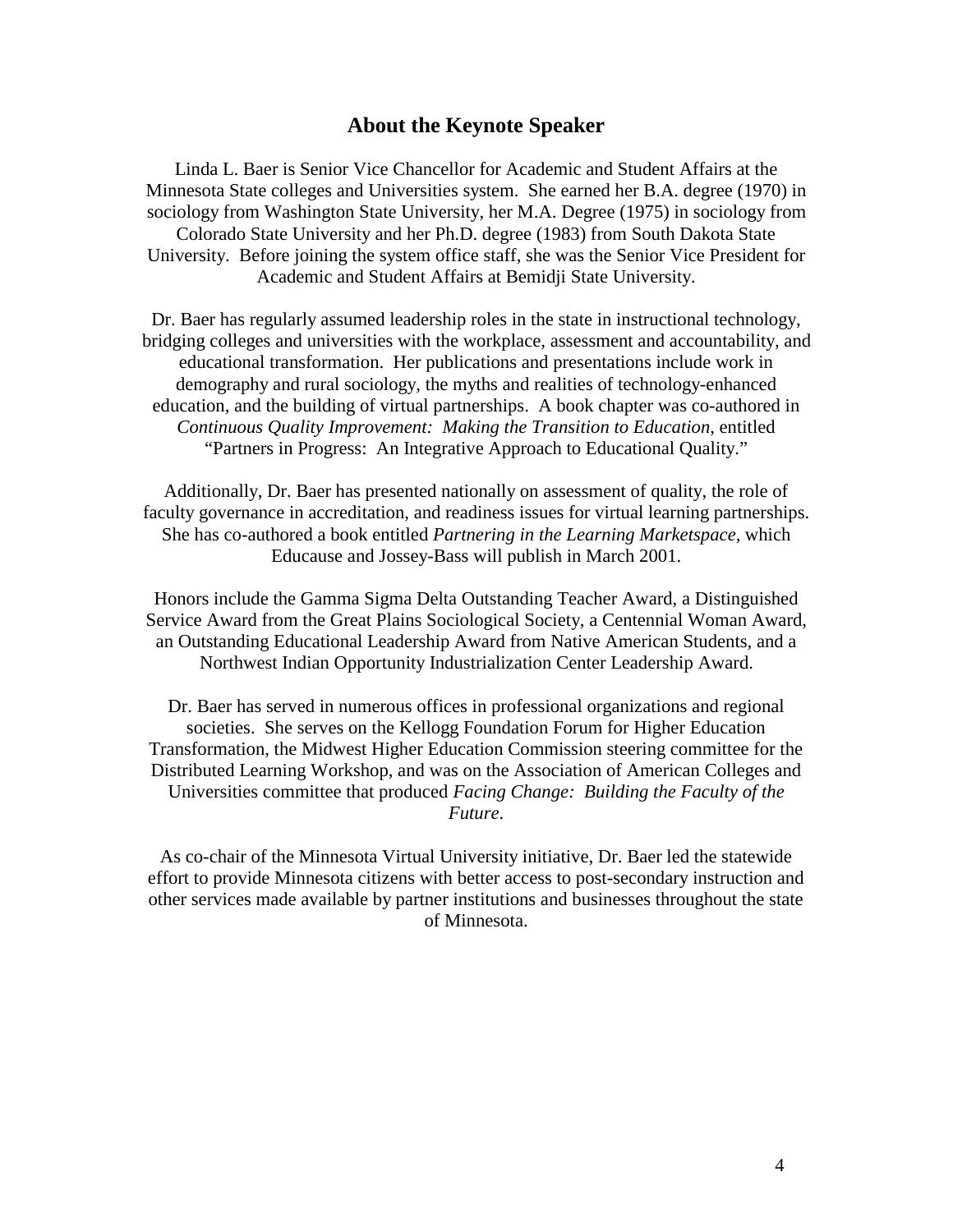# Monday, April 30, 2001

# 8:00AM - 9:00AM **Check In & Continental Breakfast**  *Student Union Pegasus Grand Ballroom*

## 9:00AM – 10:00AM

#### **Teaching As Performance: Lecture Skills For Getting And Keeping Student Attention**

Presented by George Bagley & Lisa Mills

*Pegasus A* 

It's not just about your knowledge. Here are some performance skills from former TV people that can help get students' attention and keep them from falling asleep in the back row.

#### **Critical Thinking: What The Brain Is Telling Us**

Presented by David Gurney

*Pegasus B* 

Participants will examine a variety of brain and memory research excerpts in order to determine relevant support for descriptions of critical and creative thinking in order to modify their own curriculum or teaching techniques in light of insights developed during the session.

#### **Working Outside Your Sandbox: Interdisciplinary Courses**

Presented by Ida Cook & Aubrey Jewett

*Pegasus C* 

This workshop discusses ways to design, teach, and modify courses including strategies to cohesively present material from different disciplines to enhance student learning-as well as how to deal with the bureaucratic "bumps." We draw inspiration from the experiences we have all had in moving from our "own sandbox" to someone else's, e.g., where's my bucket and shovel? Does this other kid know how to build sandcastles properly? Is there anyway to do this without getting dirty?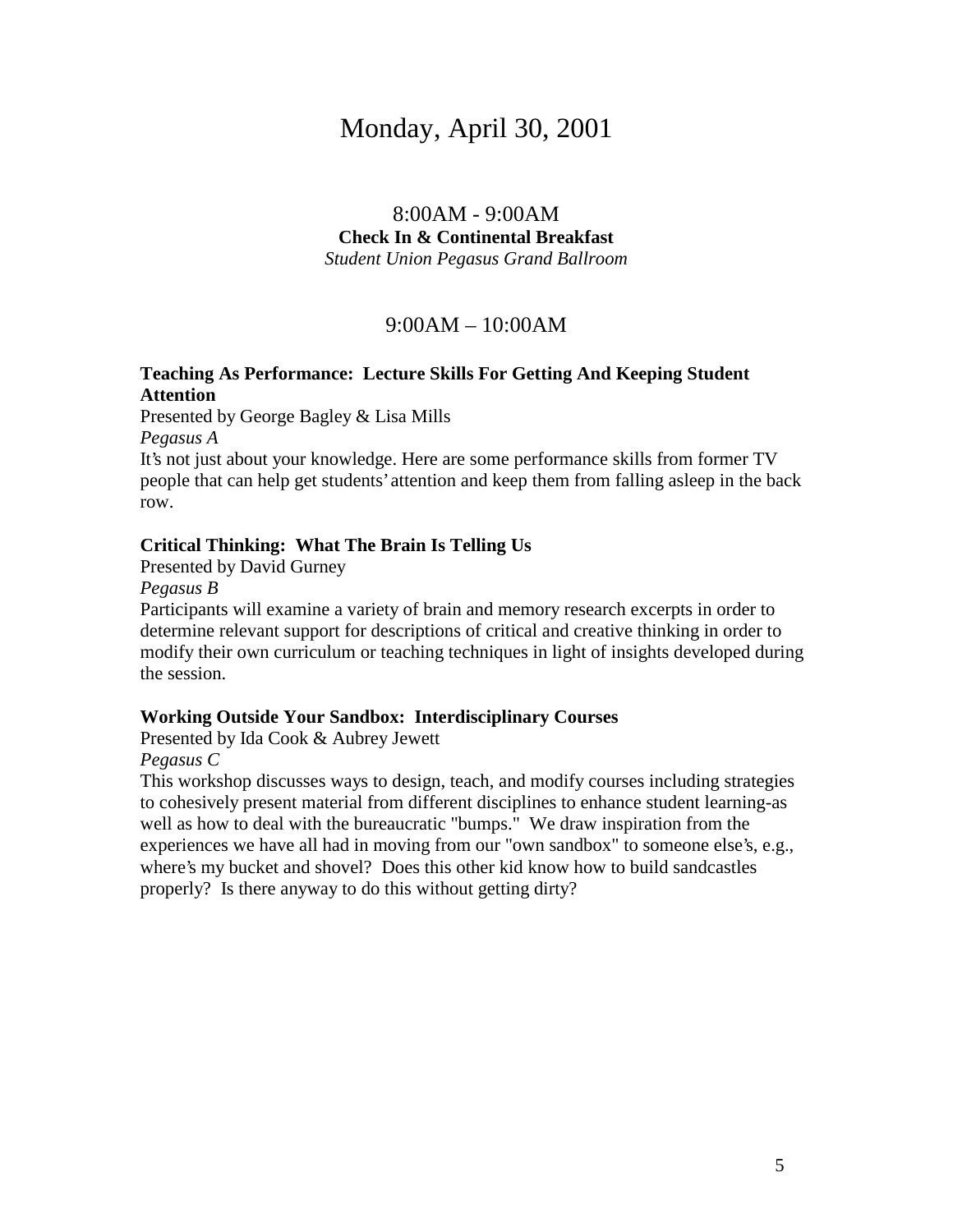#### **PowerPoint Abuse: Can We Put A Stop To It In Our Lifetime?**

Presented by Jim Katt

#### *Pegasus G*

This presentation will review some of the literature that addresses best PowerPoint<sup>™</sup> practices and introduce guidelines for effectively using electronic visual aids. Since teaching involves its own unique set of challenges, teachers will find it necessary, at times, to deviate from the guidelines. Ideas for bending the rules without becoming abusive will be discussed, with an opportunity for participants to share tips, techniques, and pet PowerPoint™ peeves.

#### **The World At Your Fingertips: Discovering Electronic Resources**

Presented by Library, Patricia Kenly, & Peter Spyers-Duran *Pegasus H* 

What do netLibrary, Ovid, and Emerald have in common? They are new electronic databases available from the Library's homepage. Join us as we discuss and demonstrate the features of some of our new and noteworthy resources.

# Monday 10:15AM – 11:15AM

#### **Teaching As Performance: Lecture Skills For Getting And Keeping Student Attention**

Presented by George Bagley & Lisa Mills

*Pegasus A* 

It's not just about your knowledge. Here are some performance skills from former TV people that can help get students' attention and keep them from falling asleep in the back row.

#### **Critical Thinking: What The Brain Is Telling Us**

Presented by David Gurney

*Pegasus B* 

Participants will examine a variety of brain and memory research excerpts in order to determine relevant support for descriptions of critical and creative thinking in order to modify their own curriculum or teaching techniques in light of insights developed during the session.

#### **Lighting A Learning Inferno: Starting A Legal Burn**

Presented by Ali Korosy

*Pegasus C* 

We will explore practical methods, applicable across the curriculum, for inspiring students to be lifelong learners. In a collaborative atmosphere, we will develop and share tried and true as well as new ideas for encouraging students to take an interest in and understand the importance of the material you present. A little chaos, but a lot of practical information.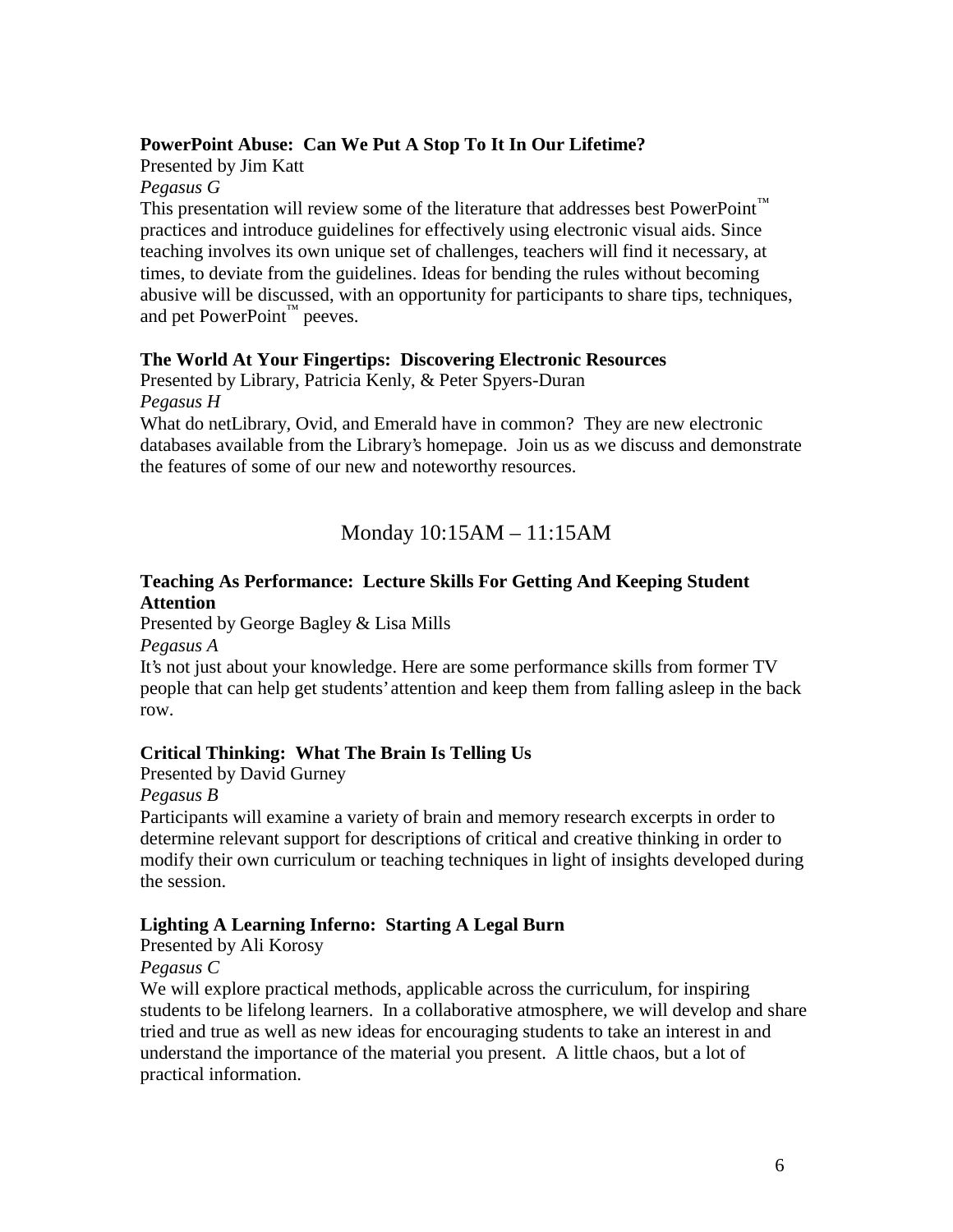#### **Integrating Service-Learning Into Courses**

Presented by Melody Bowdon

*Pegasus G* 

Service-learning, a pedagogical movement that allows college students to connect with local nonprofits, public schools, and government agencies, is a growing movement across the nation and the UCF campus. Attend this session to learn about the latest research on the impacts of service-learning on students' lives and learning and to discuss ways to incorporate a manageable service-learning component into any course.

#### **Active Learning Strategies**

Presented by Kerstin Hamann *Pegasus H*  How can you get students actively involved in the learning process? This session presents some strategies that can be employed to engage students in active learning processes in different teaching environments for both face-to-face and online classes.

#### Monday, 11:15AM – 11:45AM **Team Assembly**  *Student Union Room (See Name Tag)*

# 11:45AM – 12:30PM **Use Your Student Union Money to Purchase Lunch**  *Student Union*

# 12:30PM – 2:00PM **Cookies & Project Work Time**

*Student Union Room (See Name Tag)* 

# 2:00PM – 3:10PM

#### **Computer Services: An Overview Of Support Services**

Presented by Computer Services, Lisa Wayte *CL1-218* 

This presentation includes information about Computer Services in the areas of Test Scoring Services, E-mail, Computer Labs, Computer Accounts, On-The-Go, CyberKnights and much more. This provides the perfect opportunity for you to ask questions and find out more about us.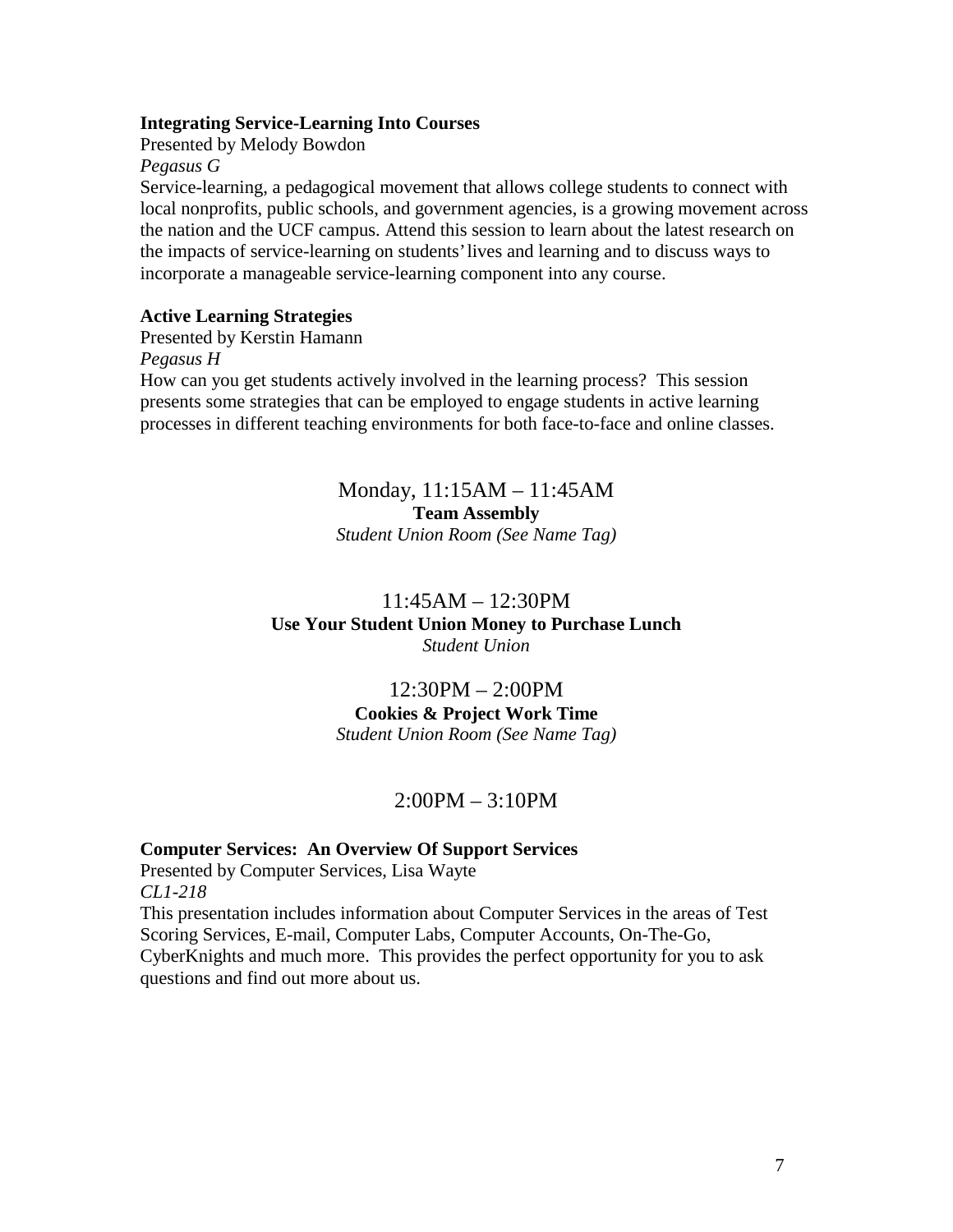#### **The Importance Of Interactive In Interactive TV**

Presented by Linda Putchinski

*CL1-212* 

The greatest drawback of the Interactive Television classes is that the students feel disconnected from the instructor. This session will explore some of the ways to encourage the branch campus students to feel "part of the class".

#### **Pedagogical Publishing Possibilities**

Presented by Library, Meg Scharf, & Carol Hinshaw *CL1-207* 

Share the work you've done to improve delivery of instruction in your discipline. This hands-on session demonstrates techniques for finding journal titles that could publish your work on teaching and learning in your discipline. Participants will share ideas on the role of these publications in the promotion and tenure process.

# Monday 2:00PM – 4:30PM

#### **WebCT Academy: Course Content**

Presented by Course Development & Web Services *CCII-108* 

An overview of WebCT's file management functions including how to create an HTML file within WebCT, upload a file into an account, as well as how to create content modules.

#### **WebCT Academy: Student Perspective**

Presented by Course Development & Web Services *CCII-225* 

General overview of WebCT from a student's perspective. Includes logging in, accessing content, discussions, chat, quizzes, calendar and checking grades. Student presentations and assignments will be covered is there is enough time.

#### **Taming Dreamweaver I**

Presented by Course Development & Web Services *CCII-223* 

Whatever your experience with web design... Come crack your whip and watch as Dreamweaver sits up and pays attention! Find out how to: Maintain your online course! Create a new web site from scratch! Avoid problems with Section 508! (What 'is' Section 508?!?) Work smarter, not harder! This hands-on, two-part session will be tailored to the needs and experience level of the attendees.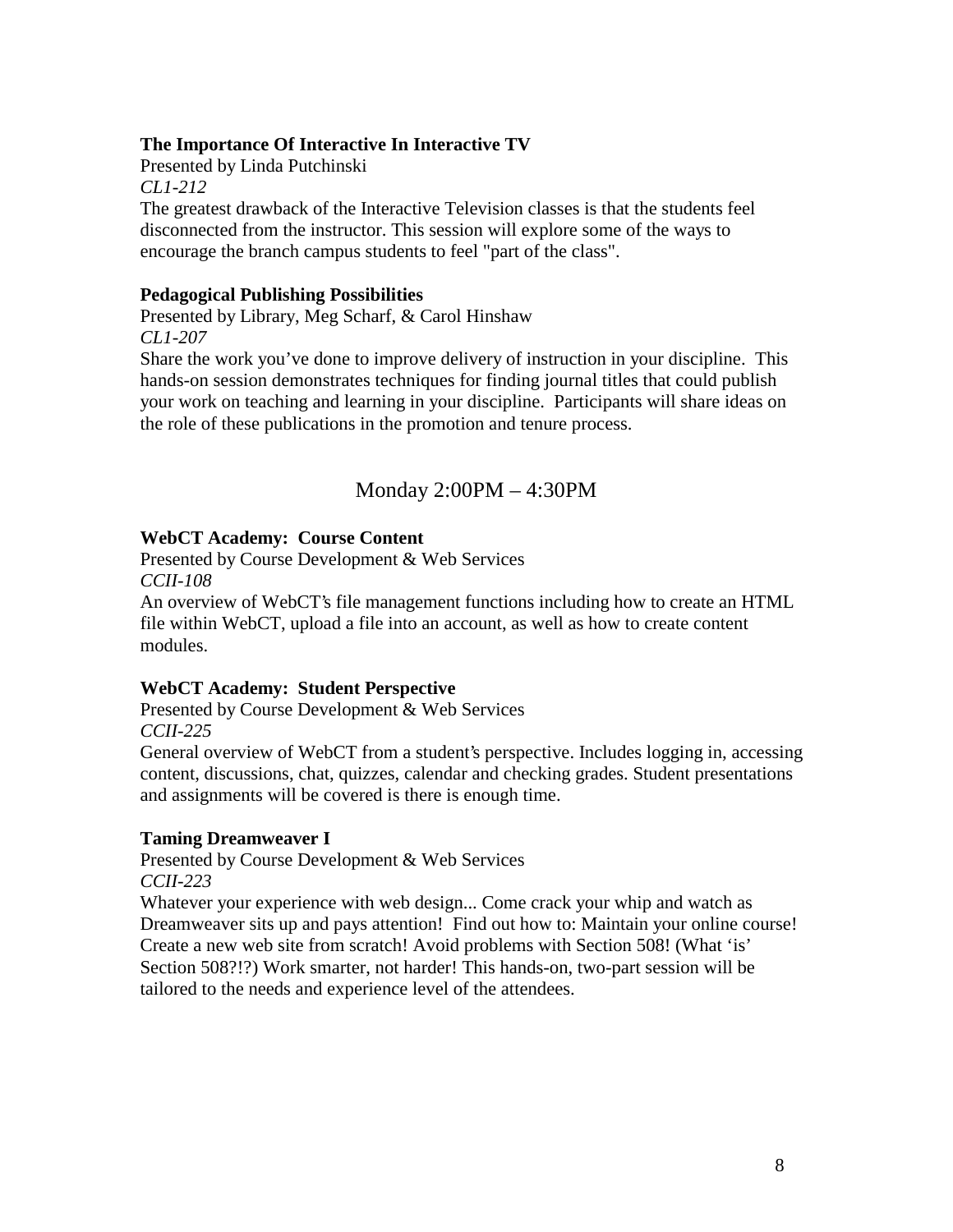#### **Basic PowerPoint**

Presented by OIR *CL1-202*  This two-hour session will prepare you to produce attractive multimedia sessions. Additional lab time available after the Summer Institute is completed.

Monday 3:20PM – 4:30PM

#### **Computer Services: An Overview Of Support Services**

Presented by Computer Services, Lisa Wayte *CL1-218*  This presentation includes information about Computer Services in the areas of Test Scoring Services, E-mail, Computer Labs, Computer Accounts, On-The-Go, CyberKnights and much more. This provides the perfect opportunity for you to ask questions and find out more about us.

### **Copyright, Education, And The Fair Use Dilemma**

Presented by Library, Marcus Kilman

*CL1-207* 

This session will cover the current dilemma of fair use of copyrighted materials in the education environment. Topics covered will include "fair use" as defined by copyright law, "fair use" and distance learning, course reserves, and the Digital Millennium Copyright Act.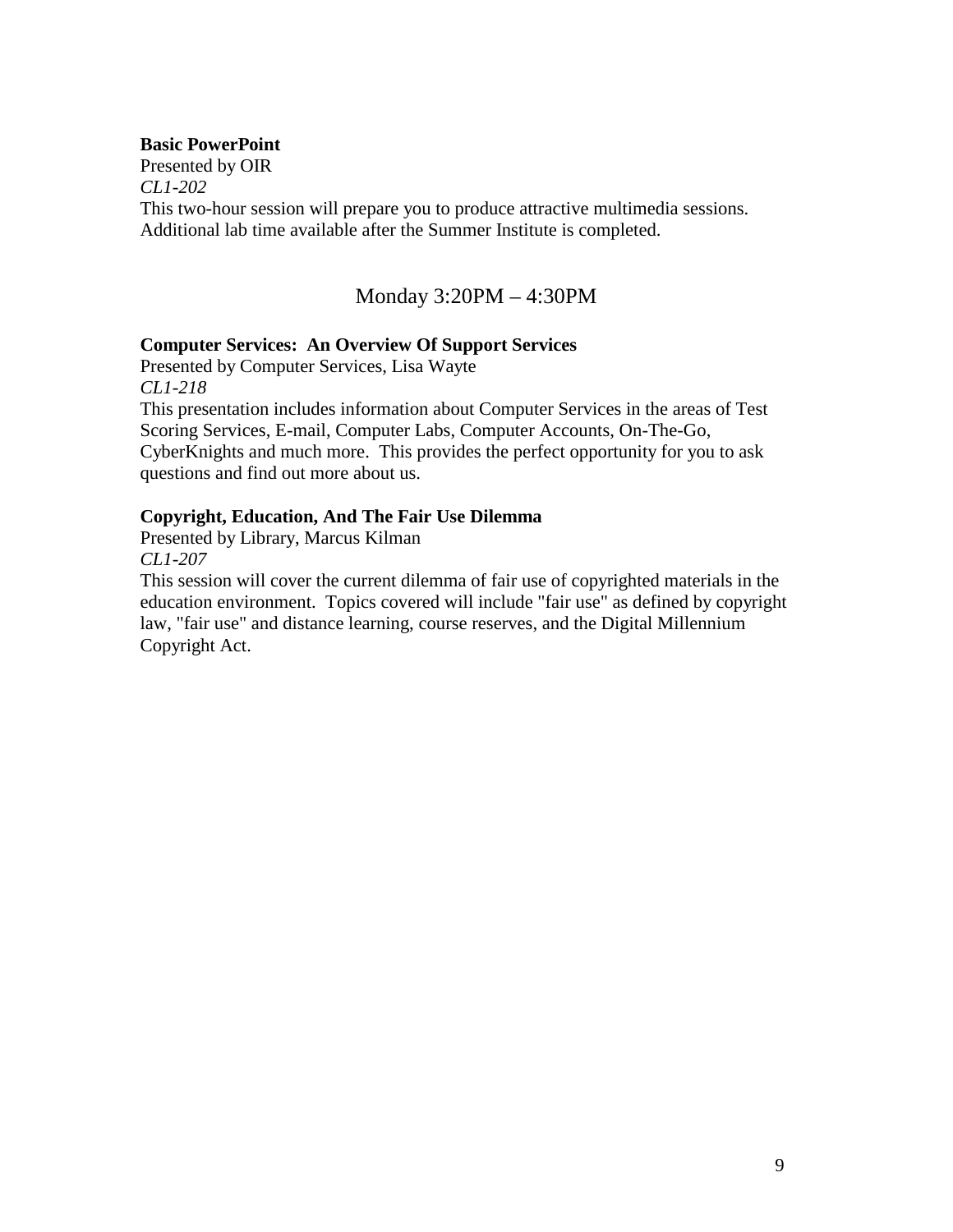# Tuesday, May 1, 2001

8:00AM - 9:00AM **Check In & Continental Breakfast**  *Student Union Pegasus Grand Ballroom* 

9:00AM – 10:00AM

#### **Lighting A Learning Inferno: Starting A Legal Burn**

Presented by Ali Korosy *CL1-219* 

We will explore practical methods, applicable across the curriculum, for inspiring students to be lifelong learners. In a collaborative atmosphere, we will develop and share tried and true as well as new ideas for encouraging students to take an interest in and understand the importance of the material you present. A little chaos, but a lot of practical information.

#### **Strategies For Managing Group Projects**

Presented by Rufus Barfield

*CL1-109* 

Group projects are very powerful learning tools. However, *how* the group project process is managed (by the teacher) is key to the learning experience for students. This workshop is designed to assist you in effectively managing group projects within the college classroom. This workshop demonstrates how to apply effective group project management techniques that are supported and grounded in research. During this workshop you will learn the following: 1) how to empower your student work groups; 2) how to help group members' empower each other; and 3) how to empower group members to manage group conflict in a healthy productive manner

#### **Integrating Service-Learning Into Courses**

Presented by Melody Bowdon

*CL1-220* 

Service-learning, a pedagogical movement that allows college students to connect with local nonprofits, public schools, and government agencies, is a growing movement across the nation and the UCF campus. Attend this session to learn about the latest research on the impacts of service-learning on students' lives and learning and to discuss ways to incorporate a manageable service-learning component into any course.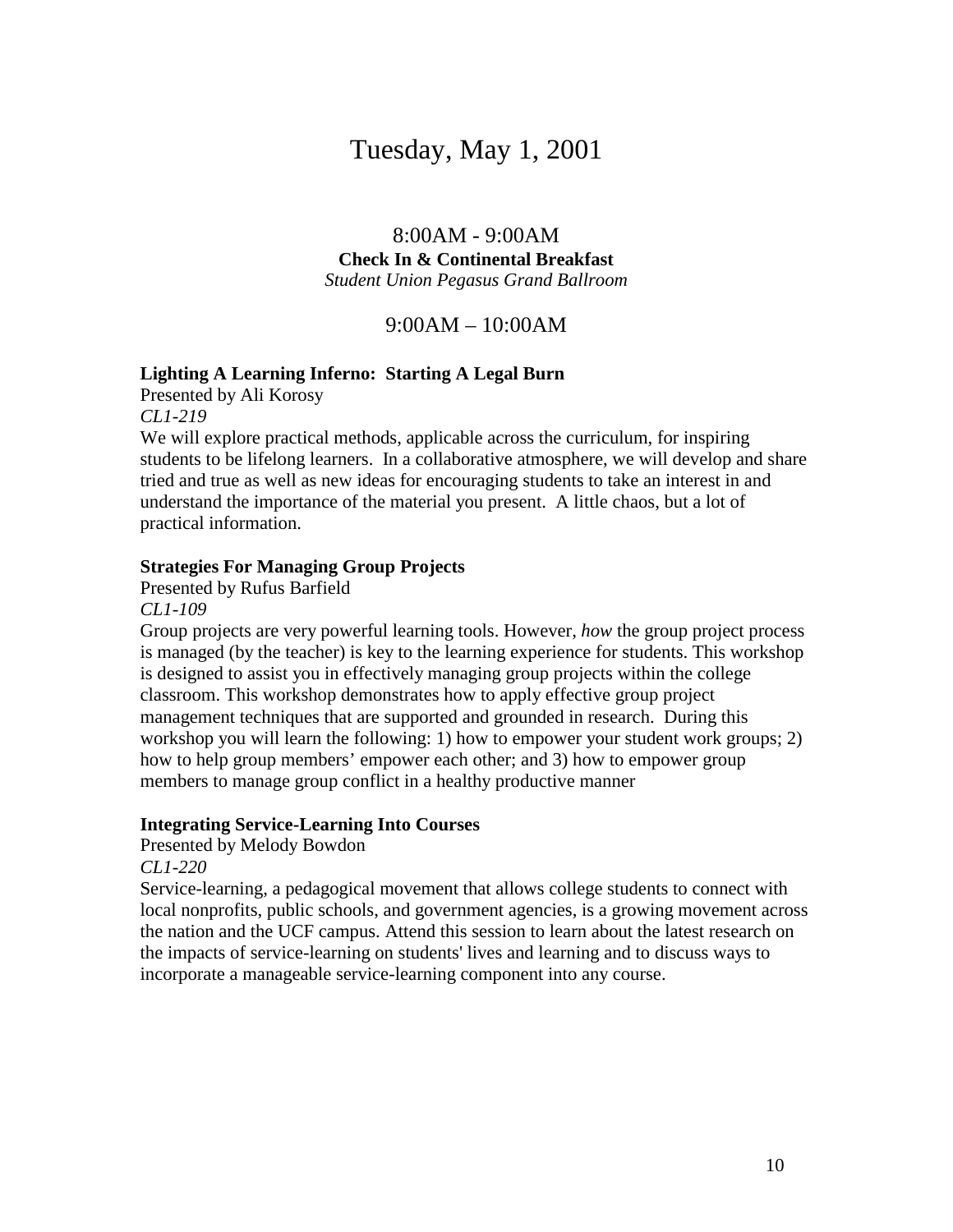#### **Go Where And Do What?: Creating Effective Library Assignments**

Presented by Library, Rich Gause

*CL1-218* 

What seems like simple library research to the instructor frequently frustrates inexperienced students. Learn about common problems and ways to avoid them. Bring drafts of your syllabus and the library assignments you're planning. Be prepared to give and receive suggestions for improvements.

#### **Using Spreadsheets For Classroom Support**

Presented by Judy Welch & Betty Baldwin *CL1-207* 

This presentation will focus on three uses of spreadsheet technology to support students and faculty. First, Betty Baldwin will illustrate the new Web site/CD Rom project the College of Business is using to make competency skills knowledge available to students. She will also demonstrate how these tools were developed. Then Judy Welch will demonstrate how course content is taught using interactive spreadsheet tools, and how she used PC movies to support these tools. Finally, she will illustrate a spreadsheet to calculate and maintain student grades.

# Tuesday 10:15AM – 11:15AM

#### **Online Collaboration: One Size Does Not Fit All**

Presented by Larry Hudson

#### *CL1-101*

While some skeptics still think real collaboration cannot be achieved on-line, the rest of us who teach on-line know better. However, we cannot use the same model for every collaborative project. With protocols and adequate time frames collaborations effective on-line, and in many cases more so than in-person. This session will provide examples from on-line courses and offer an opportunity to participate in an on-line collaboration project.

#### **Using Spreadsheets For Classroom Support**

Presented by Judy Welch & Betty Baldwin *CL1-207* 

This presentation will focus on three uses of spreadsheet technology to support students and faculty. First, Betty Baldwin will illustrate the new Web site/CD Rom project the College of Business is using to make competency skills knowledge available to students. She will also demonstrate how these tools were developed. Then Judy Welch will demonstrate how course content is taught using interactive spreadsheet tools, and how she used PC movies to support these tools. Finally, she will illustrate a spreadsheet to calculate and maintain student grades.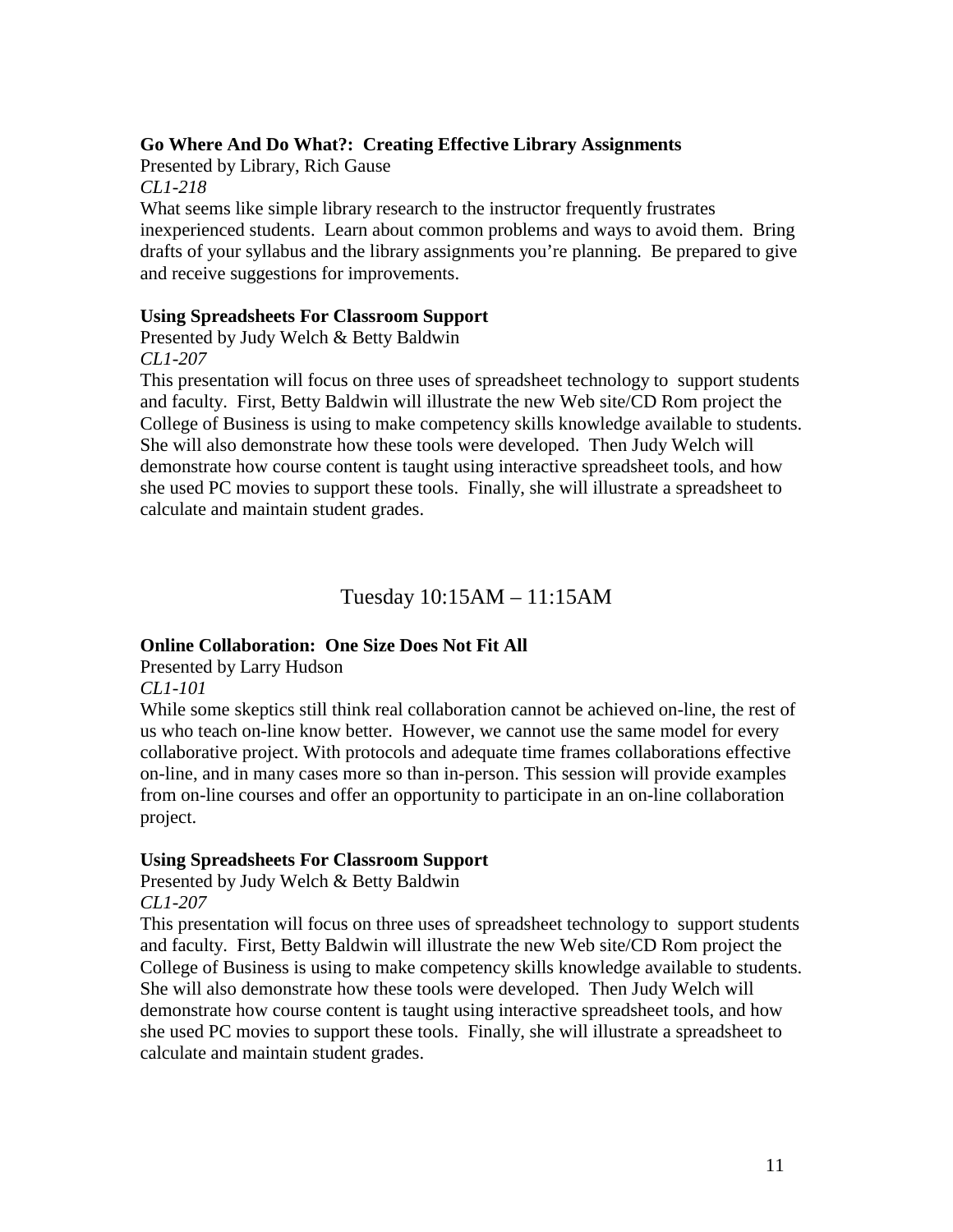#### **Managing Group Projects On The Web**

Presented by Roger Handberg

*CL1-218* 

Group projects are a challenge whenever they are used as a learning device but in a Webbased course they become particularly challenging. In Space Policy (PUP 4510), group design projects were required of all students. The class size was 40 and the class totally web based with the original group size set at 5. In this presentation, the interesting twists and turns involved in such a learning process are examined along with some cautions as to what might or might not work.

#### **Faculty Panel Discussion: Collaboration Classrooms in CL1**

Presented by Eric Main, Peter Telep, & Pam Thomas *CL1-220* 

Join Peter, Pam, and Eric as they discuss the many innovative uses of collaboration and technology in the classroom. These technology vets have been teaching in the new classroom building's technology enhanced classrooms and will share their experiences of what works, what doesn't work, and how to best transform your course content to adapt to this exciting student-centered learning environment.

#### **The Autonomous Group: Too Much Of A Good Thing?**

Presented by Mary Ann Eastep *CL1-109*  This workshop invites you to participate in group situations that give you a sense of how students might react to various degrees of structure when they are assigned to group work.

> Tuesday, 11:15AM – 11:45AM **Team Assembly**  *Student Union Room (See Name Tag)*

11:45AM – 12:30PM **Use Your Student Union Money to Purchase Lunch**  *Student Union* 

> 12:30PM – 2:00PM **Cookies & Project Work Time**  *Student Union Room (See Name Tag)*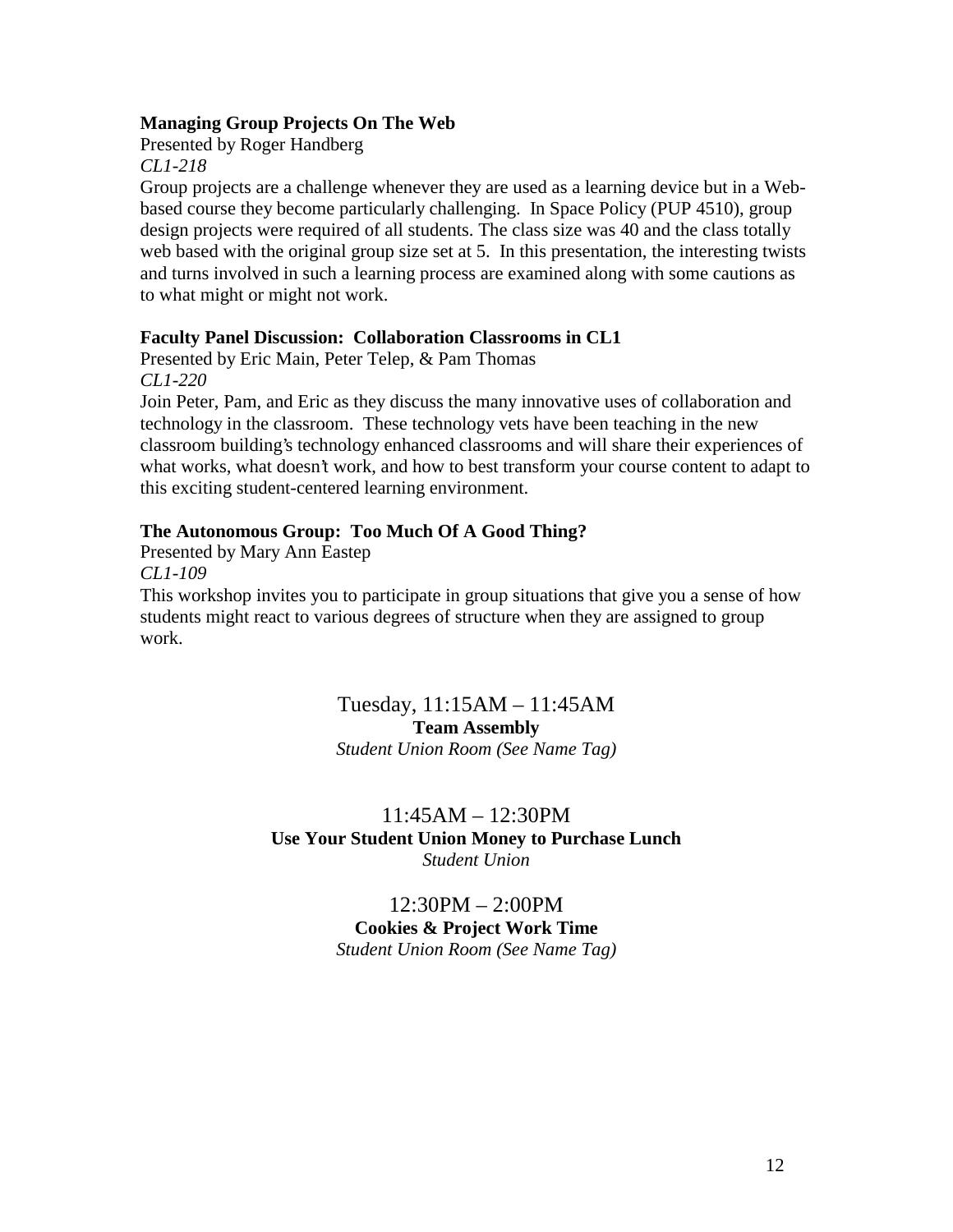# Tuesday 2:00PM – 3:10PM

#### **Computer Services: An Overview Of Support Services**

Presented by Computer Services, Lisa Wayte *CL1-101* 

This presentation includes information about Computer Services in the areas of Test Scoring Services, E-mail, Computer Labs, Computer Accounts, On-The-Go, CyberKnights and much more. This provides the perfect opportunity for you to ask questions and find out more about us.

#### **Beyond PowerPoint Technology: What To Put On Those Slides**

Presented by George Bagley

*CL1-220* 

Now that you know how to make great looking PowerPoint slides, how are you doing? Have you carefully considered slide content? Are your slides note-taking devices or tools for critical learning? This session will deal with the qualities of what you put on those slides, and how to make them a more effective learning tool.

## 2:00PM – 4:30PM

#### **WebCT Academy: Communication Tools**

Presented by Course Development & Web Services *CCII-225* 

Begins the instructor perspective of WebCT. Course Designers (instructors) will learn how to use WebCT's help feature and manage the following WebCT tools: discussions (bulletin boards), calendar, e-mail and glossary.

#### **Taming Dreamweaver II**

Presented by Course Development & Web Services *CCII-223* 

Whatever your experience with web design... Come crack your whip and watch as Dreamweaver sits up and pays attention! Find out how to: Maintain your online course! Create a new web site from scratch! Avoid problems with Section 508! (What 'is' Section 508?!?) Work smarter, not harder! This hands-on, two-part session will be tailored to the needs and experience level of the attendees.

#### **PhotoShop**

Presented by OIR

*CL1-202* 

This hands-on session will show you how to produce, scan and manipulate images and how to store files in PhotoShop. Please bring your favorite slides or pictures with you.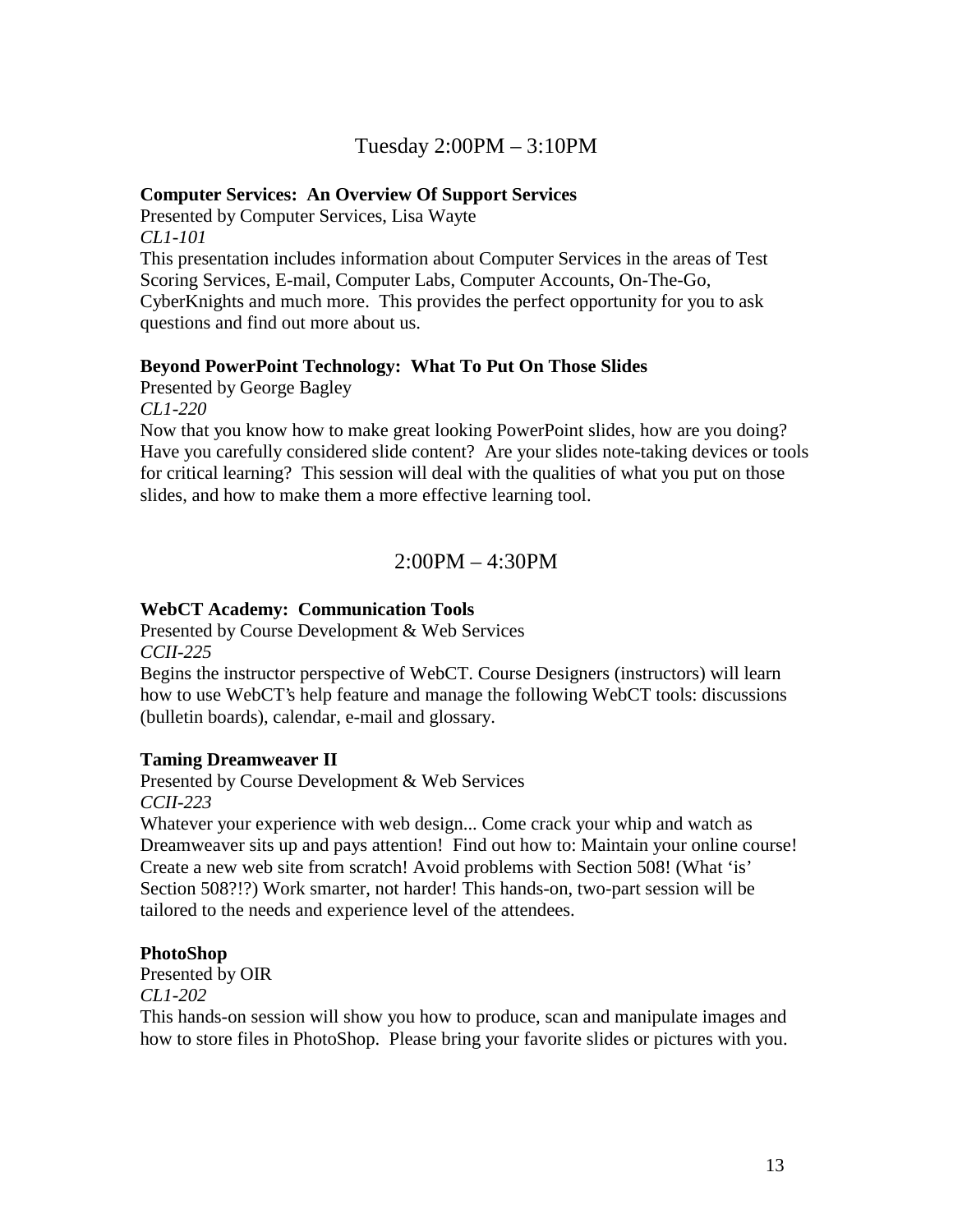#### **Teaching Strategies For The ITV Environment**

Presented by OIR

*CL1-320* 

The Session will be delivered live, via the ITV network to branch campus sites in Brevard and Daytona. Topics will include class management strategies, faculty preparation, working with branch campus staff, media production skills, and copyright issues.

Tuesday 3:20PM – 4:30PM

#### **Computer Services: An Overview Of Support Services**

Presented by Computer Services, Lisa Wayte *CL1-101* 

This presentation includes information about Computer Services in the areas of Test Scoring Services, E-mail, Computer Labs, Computer Accounts, On-The-Go, CyberKnights and much more. This provides the perfect opportunity for you to ask questions and find out more about us.

#### **Beyond PowerPoint Technology: What To Put On Those Slides**

Presented by George Bagley *CL1-220* 

Now that you know how to make great looking PowerPoint slides, how are you doing? Have you carefully considered slide content? Are your slides note-taking devices or tools for critical learning? This session will deal with the qualities of what you put on those slides, and how to make them a more effective learning tool.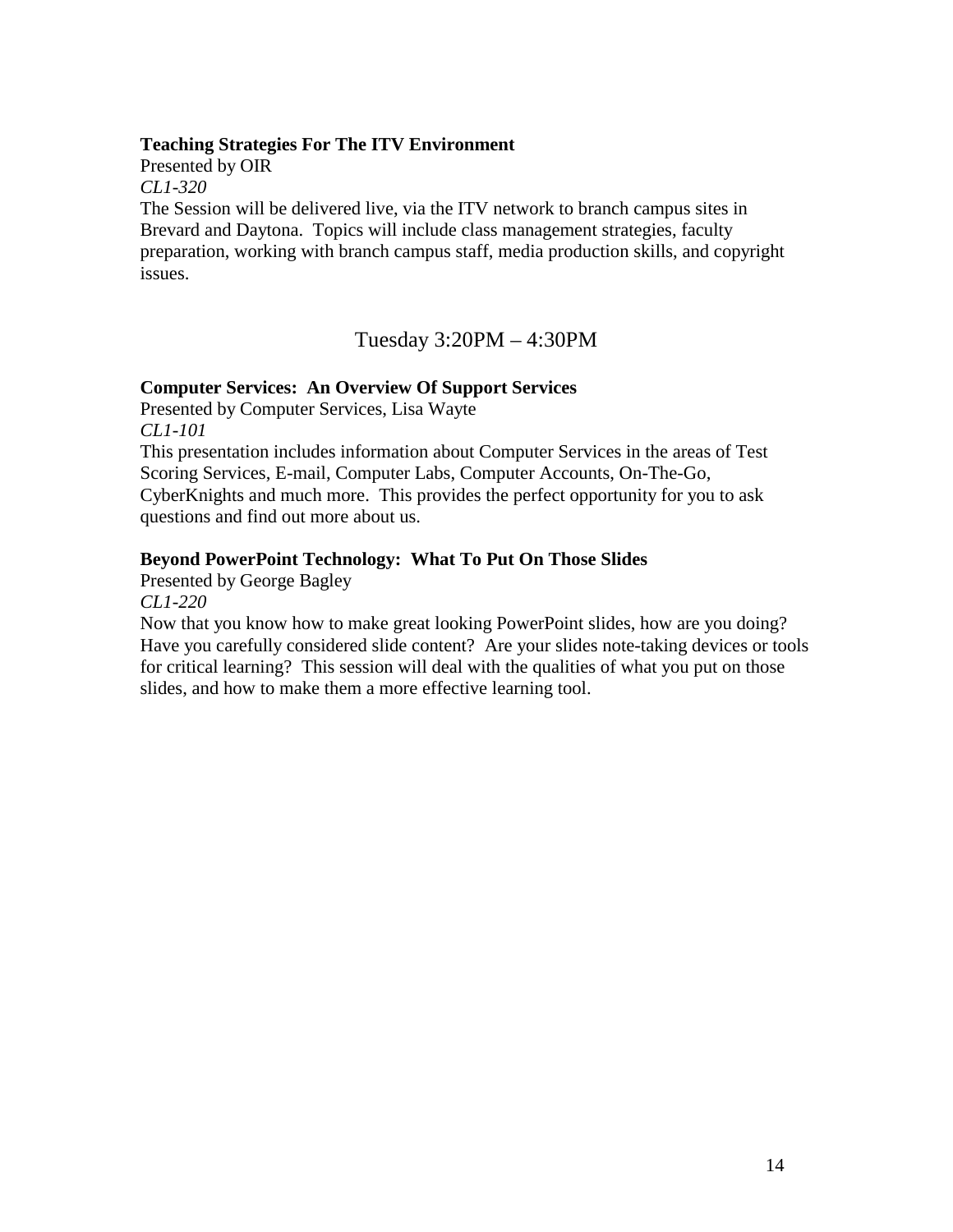# Wednesday, May 2, 2001

8:00AM - 9:00AM **Check In & Continental Breakfast**  *Student Union Pegasus Grand Ballroom* 

9:00AM – 10:00AM

#### **Student Collaboration In The High Tech Classroom**

Presented by Anne Prucha *CL1-220* 

This exercise goes from individual to pair to group. It illustrates the effectiveness of collaboration and sparks a dialogue on the pros and cons of collaboration in the classroom. The use of Mind Manager as an effective tool for brainstorming/outlining (can be used alone or collaboratively) will be illustrated. You'll learn about types of assignments, what works well and what doesn't (projects with Mind Manager, presentations with Power Point, etc.)

#### **Outcome-Based Instruction & Collaborative Learning**

Presented by Jeff Saul *CL1-207*  This talk will discuss the lessons learned about classroom design, classroom management, and curriculum from an outcomes-based approach to make these activitybased classes effective.

#### **Working Outside Your Sandbox: Interdisciplinary Courses**

Presented by Ida Cook & Aubrey Jewett *CL1-218* 

This workshop discusses ways to design, teach, and modify courses including strategies to cohesively present material from different disciplines to enhance student learning-as well as how to deal with the bureaucratic "bumps." We draw inspiration from the experiences we have all had in moving from our "own sandbox" to someone else's, e.g., where's my bucket and shovel? Does this other kid know how to build sandcastles properly? Is there anyway to do this without getting dirty?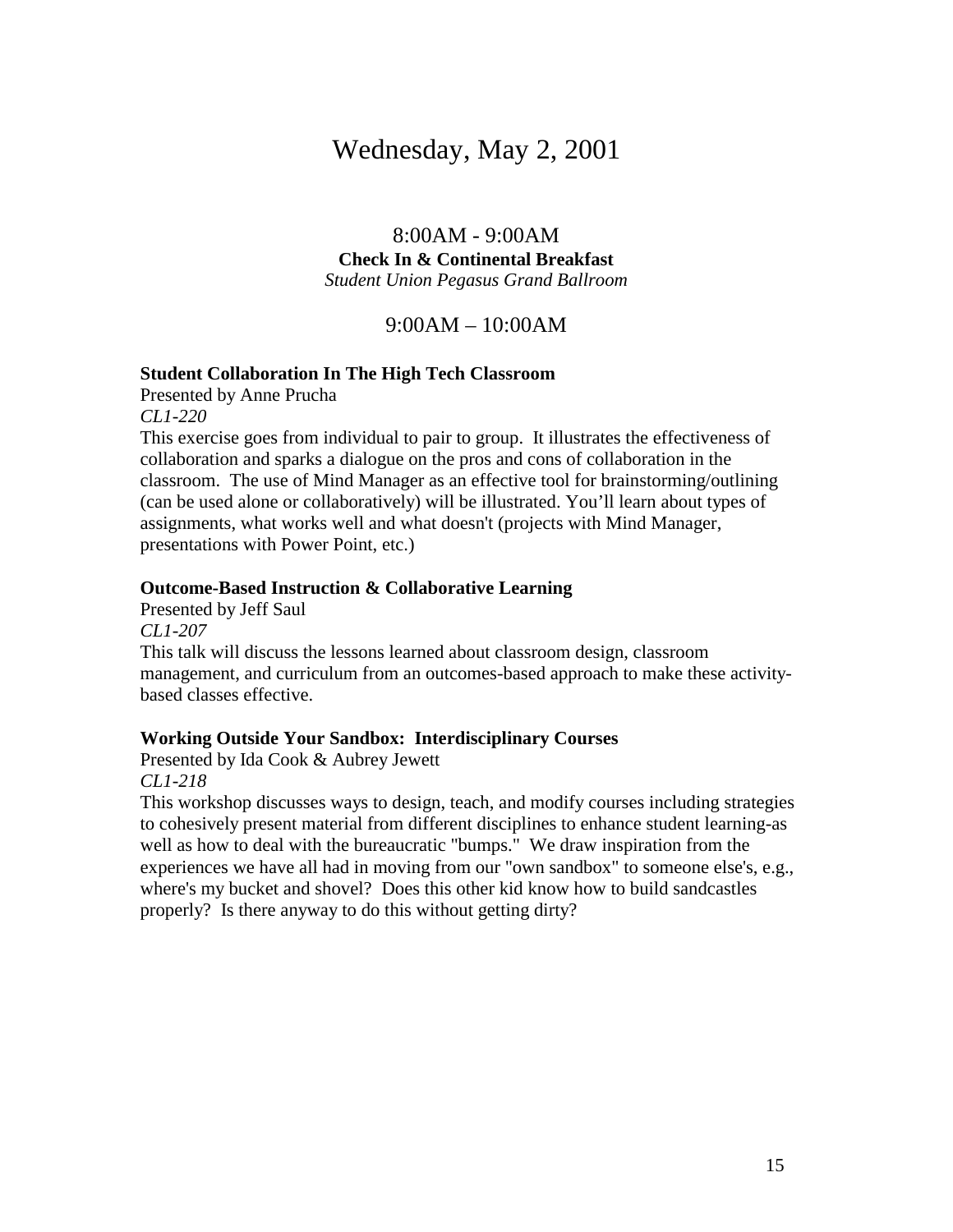#### **The Autonomous Group: Too Much Of A Good Thing?**

Presented by Mary Ann Eastep

*CL1-109* 

This workshop invites you to participate in group situations that give you a sense of how students might react to various degrees of structure when they are assigned to group work.

#### **Shooting Better Videos**

Presented by Lisa Mills

*CL1-219* 

Fast and easy computer video editing programs are all the rage! However, if your video isn't shot well in the first place, no fancy computer program can make it look good. This program is designed to take you through the basics of shooting video on any camcorder. Instructor Lisa Mills will present her "Top 10 Shooting Secrets." Bring your camcorder!

# Wednesday 10:15AM – 11:15AM

#### **Faculty Panel Discussion: Collaboration Classrooms in CL1**

Presented by Eric Main, Peter Telep, & Pam Thomas *CL1-220* 

Join Peter, Pam, and Eric as they discuss the many innovative uses of collaboration and technology in the classroom. These technology vets have been teaching in the new classroom building's technology enhanced classrooms and will share their experiences of what works, what doesn't work, and how to best transform your course content to adapt to this exciting student-centered learning environment.

#### **Shooting Better Videos**

Presented by Lisa Mills

*CL1-219* 

Fast and easy computer video editing programs are all the rage! However, if your video isn't shot well in the first place, no fancy computer program can make it look good. This program is designed to take you through the basics of shooting video on any camcorder. Instructor Lisa Mills will present her "Top 10 Shooting Secrets." Bring your camcorder!

#### **Faculty Panel Discussion for Teaching in the Online Environment: Tips & Strategies**

Presented by Diane Chase, Stephen Lytle, Robert Paugh, Alvin Wang, & Bruce Wilson *CL1-218* 

This session will examine why you might want to use the web in your existing classes, explore what is involved, and how to get started. Discussions will include how to design assignments that are substantive in nature, shortcuts to grading, as well as pitfalls and successes. The panel will also share information on "E" (web enhanced courses), "M" (reduced seat-time courses), and "W" (fully online courses). Join us!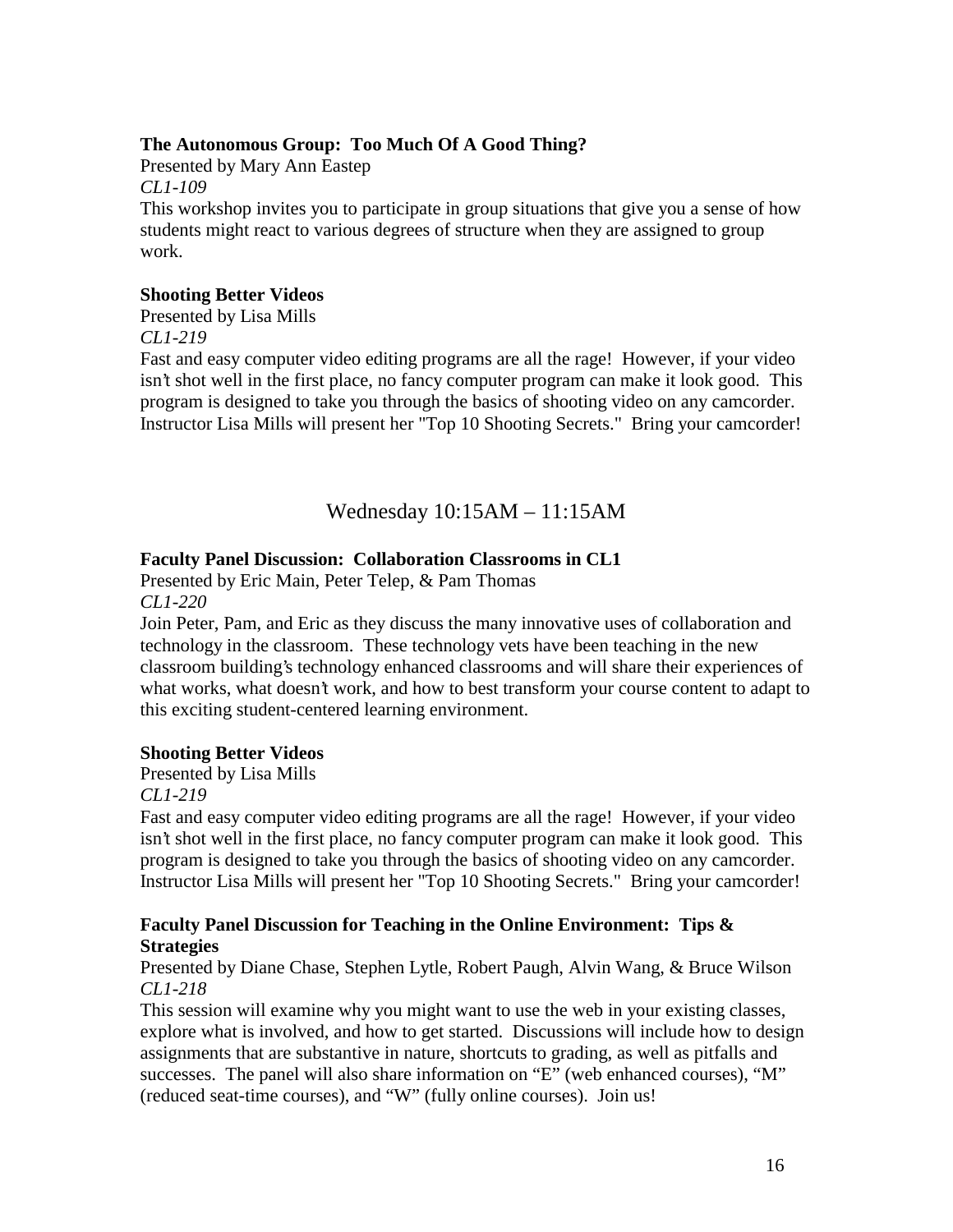#### **Library Services: Navigating The Distance**

Presented by Library, Donna Goda *CL1-207* 

Whether a researcher wants to use library resources from home, from a campus office, or even while sitting around the fountain using a laptop, the UCF Library has a variety of Distance Services to offer. This one-hour session will increase the knowledge and comfort level of all users.

#### **Online Collaboration: One Size Does Not Fit All**

Presented by Larry Hudson

*CL1-101* 

While some skeptics still think real collaboration cannot be achieved on-line, the rest of us who teach on-line know better. However, we cannot use the same model for every collaborative project. With protocols and adequate time frames collaborations effective on-line, and in many cases more so than in-person. This session will provide examples from on-line courses and offer an opportunity to participate in an on-line collaboration project.

#### Wednesday, 11:15AM – 11:45AM **Team Assembly**  *Student Union Room (See Name Tag)*

## 11:45AM – 12:30PM **Use Your Student Union Money to Purchase Lunch**  *Student Union*

#### 12:30PM – 2:00PM **Cookies & Project Work Time**  *Student Union Room (See Name Tag)*

# 2:00PM – 2:30PM

#### **Video Conferencing**

Presented by OIR *CL1-306*  This demonstration will show you the possibilities of communicating via ISDN.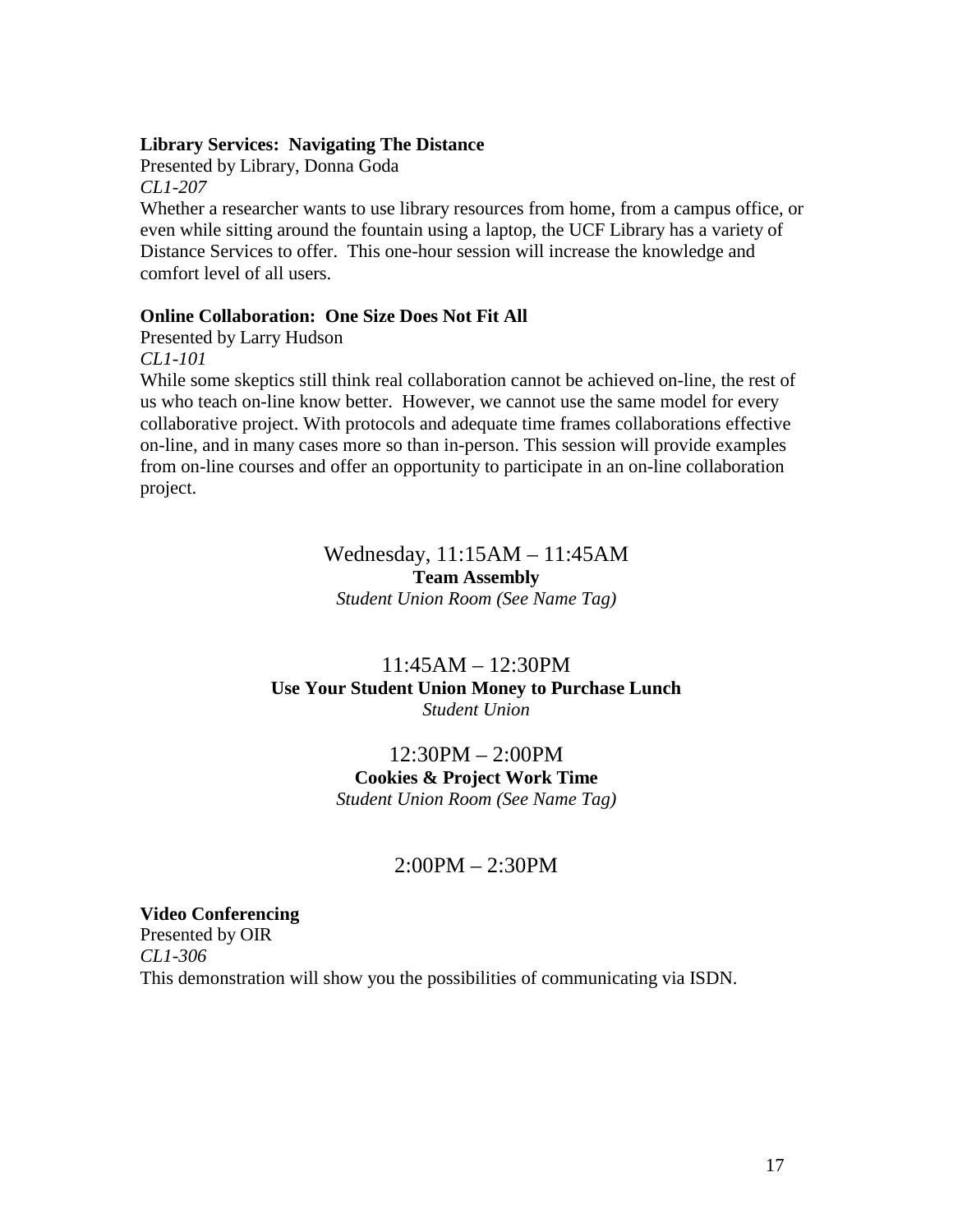# Wednesday 2:00PM – 4:30PM

#### **WebCT Academy: Maintain Content**

Presented by Course Development & Web Services *CCII-108*  Steps required to maintain a WebCT account from term to term and how to modify the appearance of your account.

#### **WebCT Academy: Student Management**

Presented by Course Development & Web Services *CCII-225*  An overview of how to add students, delete students, manage grades, and track students.

#### **Taming Dreamweaver I**

Presented by Course Development & Web Services *CCII-223* 

Whatever your experience with web design... Come crack your whip and watch as Dreamweaver sits up and pays attention! Find out how to: Maintain your online course! Create a new web site from scratch! Avoid problems with Section 508! (What 'is' Section 508?!?) Work smarter, not harder! This hands-on, two-part session will be tailored to the needs and experience level of the attendees.

#### **Advanced PowerPoint: Individual Projects**

Presented by OIR *CL1-202* 

This two-hour session will provide you with hands-on activities in image production, scanning, using master slides, clip art posting to the web, creating around slides, and animation. Additional lab time available after the Summer Institute is completed.

#### **Online Collaboration Techniques**

Presented by Course Development & Web Services *LIB 161B* 

What online tools and strategies are available to encourage students to work together? This session will demonstrate and discuss how students can utilize the student list, chat, WebCT's discussion topics, and other online tools to facilitate teaming within a course.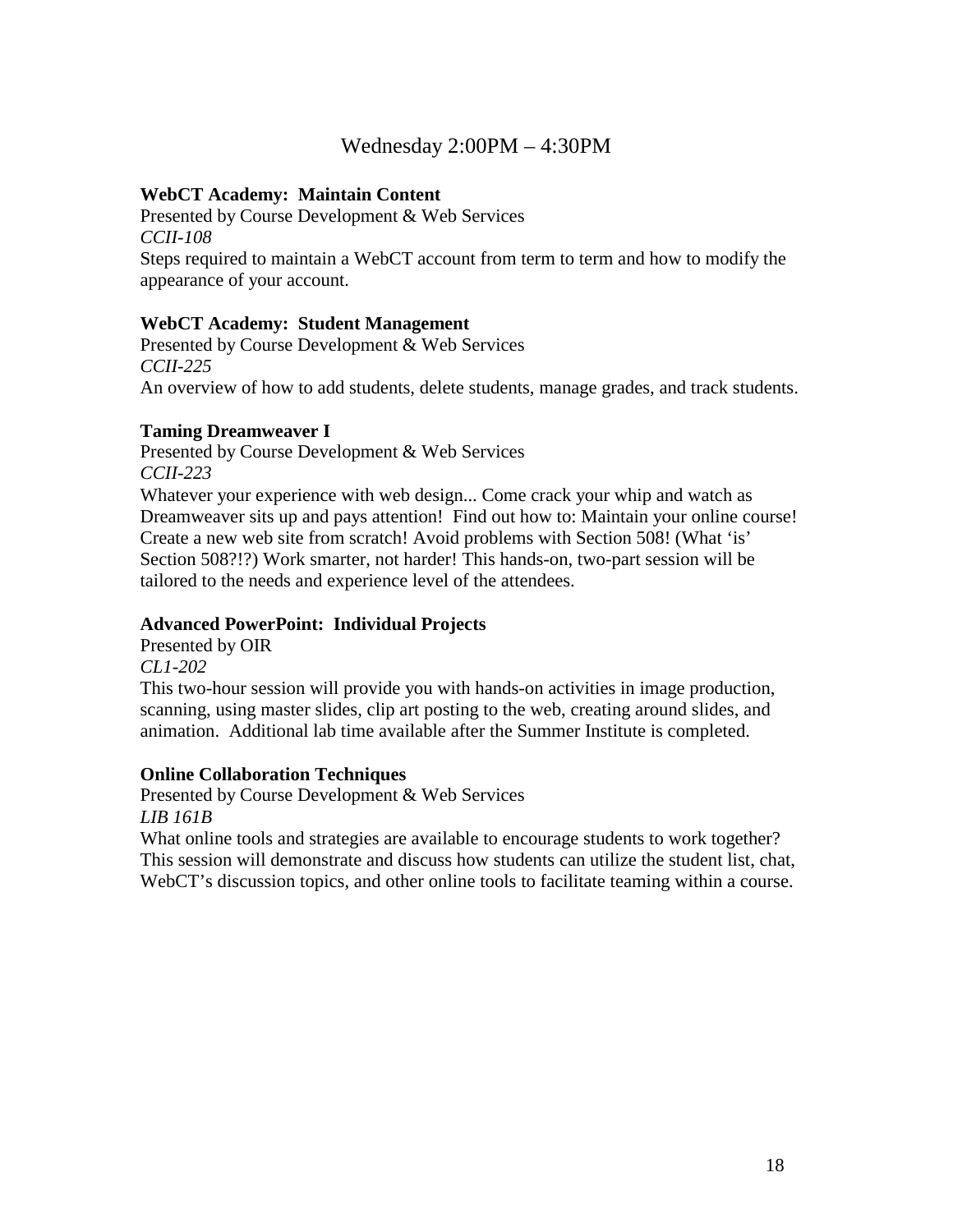# Thursday, May 3, 2001

8:00AM - 9:00AM **Check In & Continental Breakfast**  *Student Union Pegasus Grand Ballroom* 

#### 9:00AM – 10:00AM

#### **Strategies For Managing Group Projects**

Presented by Rufus Barfield *CL1-109* 

Group projects are very powerful learning tools. However, *how* the group project process is managed (by the teacher) is key to the learning experience for students. This workshop is designed to assist you in effectively managing group projects within the college classroom. This workshop demonstrates how to apply effective group project management techniques that are supported and grounded in research. During this workshop you will learn the following: 1) how to empower your student work groups; 2) how to help group members' empower each other; and 3) how to empower group members to manage group conflict in a healthy productive manner

#### **PowerPoint Abuse: Can We Put A Stop To It In Our Lifetime?**

Presented by Jim Katt

#### *CL1-207*

This presentation will review some of the literature that addresses best PowerPoint™ practices and introduce guidelines for effectively using electronic visual aids. Since teaching involves its own unique set of challenges, teachers will find it necessary, at times, to deviate from the guidelines. Ideas for bending the rules without becoming abusive will be discussed, with an opportunity for participants to share tips, techniques, and pet PowerPoint<sup>™</sup> peeves.

#### **Student Evaluation of Instruction: Don't You Hate These Forms?**

Presented by Morgan Wang, Chuck Dziuban, & Ida Cook *CL1-218* 

The session will present the study design for examining student rating of faculty at UCF. The project is sponsored by the Faculty Senate and the Office of Academic Affairs. Results will be available in Fall 2001.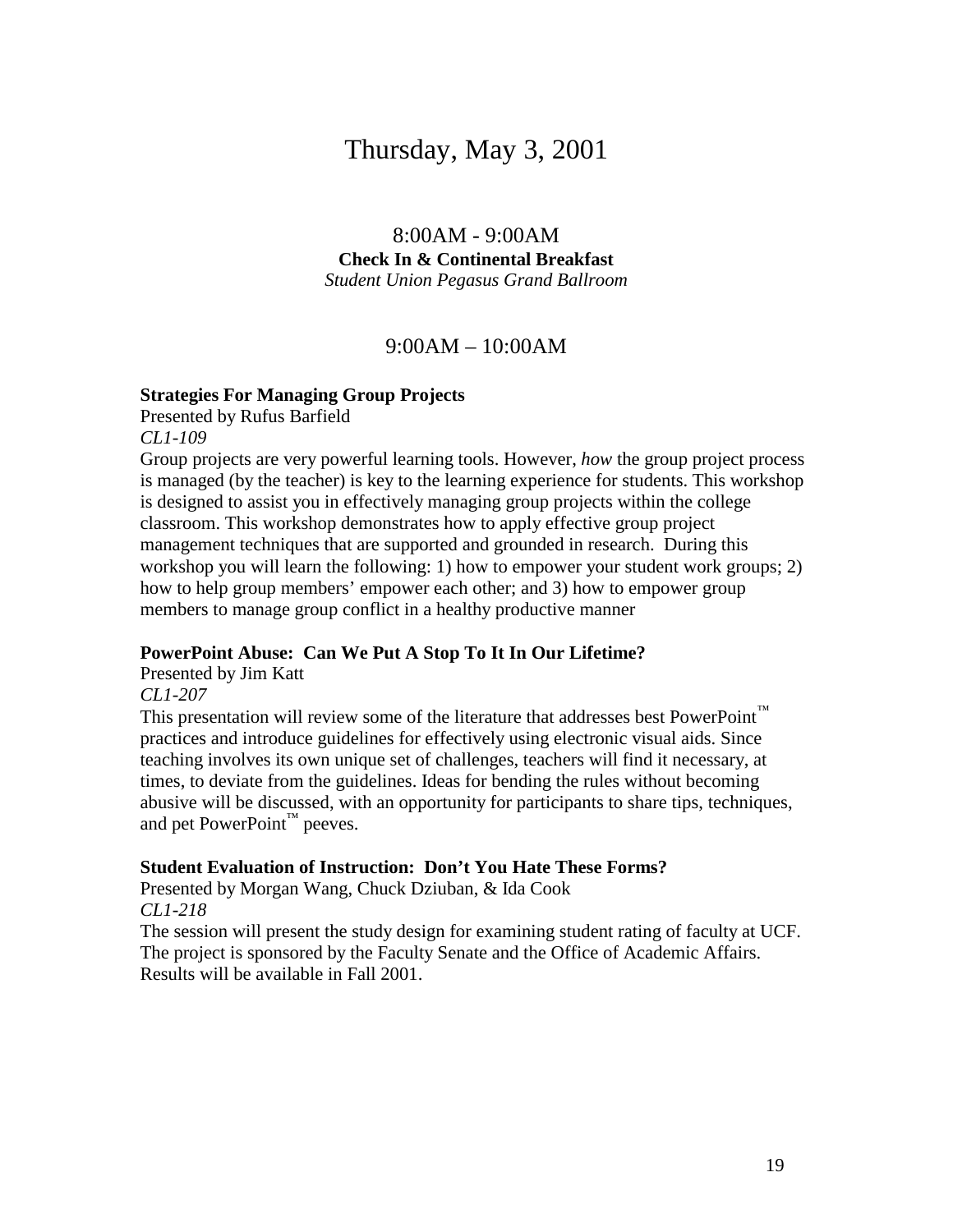#### **Outcome-Based Instruction & Collaborative Learning**

Presented by Jeff Saul *CL1-220*  This talk will discuss the lessons learned about classroom design, classroom management, and curriculum from an outcomes-based approach to make these activitybased classes effective.

#### **Approaches & Methodologies For Peer Evaluation**

Presented by Ed Hampton

#### *CL1-219*

Peer evaluations can be wonderful tools or they can be very damaging. Arguably, the biggest error in developing and using peer evaluations is to myopically focus on the mechanics of peer evaluations. In fact, for peer evaluations to work, there are many contextual or environmental factors that must be considered and shaped, i.e. facilitated. This workshop explores some of the considerations a facilitator of a peer evaluation process should consider. It takes a more holistic view of peer evaluations to uncover and offer remedies and/or preventatives to contextual factors that may hamper peer evaluation effectiveness or even make them toxic to the overall educational process.

Thursday 10:15AM – 11:15AM

#### **Student Collaboration In The High Tech Classroom**

Presented by Anne Prucha

*CL1-220* 

I plan to start off with an exercise that goes from individual to pair to group. It illustrates the effectiveness of collaboration and sparks a dialogue on the pros and cons of collaboration in the classroom. This is something I do with the students the first week. Then I will illustrate the use of Mind Manager as an effective tool for brainstorming/outlining (can be used alone or collaboratively). I will talk about the types of assignments I have given and what works well and what doesn't (projects with Mind Manager, presentations with Power Point, etc.) I plan to stress the importance of assigning each student a role in order to avoid the syndrome of some students working and others not.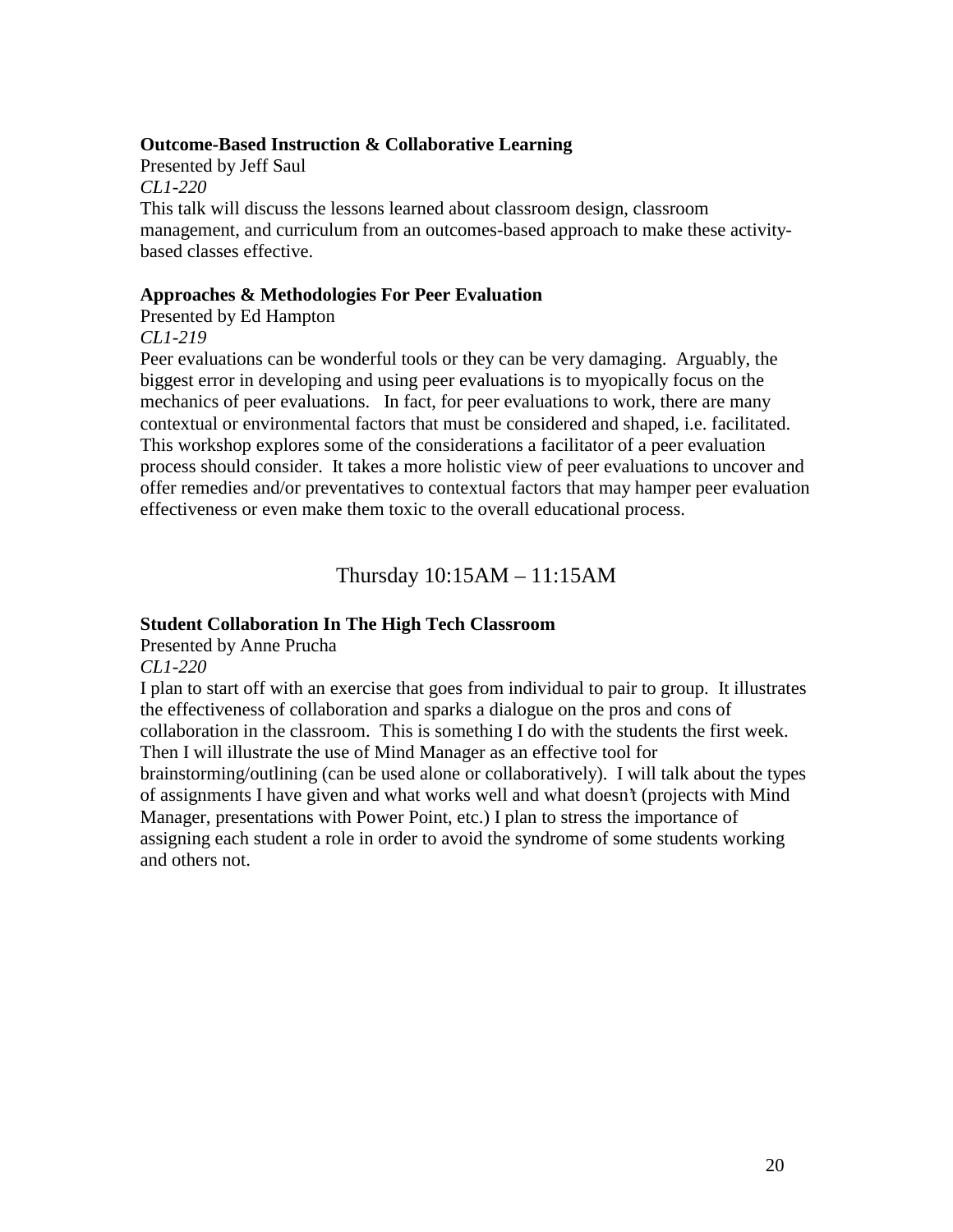#### **Approaches & Methodologies For Peer Evaluation**

Presented by Ed Hampton

*CL1-219* 

Peer evaluations can be wonderful tools or they can be very damaging. Arguably, the biggest error in developing and using peer evaluations is to myopically focus on the mechanics of peer evaluations. In fact, for peer evaluations to work, there are many contextual or environmental factors that must be considered and shaped, i.e. facilitated. This workshop explores some of the considerations a facilitator of a peer evaluation process should consider. It takes a more holistic view of peer evaluations to uncover and offer remedies and/or preventatives to contextual factors that may hamper peer evaluation effectiveness or even make them toxic to the overall educational process.

#### **Student Evaluation of Instruction: Don't You Hate These Forms?**

Presented by Morgan Wang, Chuck Dziuban, & Ida Cook *CL1-218* 

The session will present the study design for examining student rating of faculty at UCF. The project is sponsored by the Faculty Senate and the Office of Academic Affairs. Results will be available in Fall 2001.

#### **Active Learning Strategies**

Presented by Kerstin Hamann *CL1-109* 

How can you get students actively involved in the learning process? This session presents some strategies that can be employed to engage students in active learning processes in different teaching environments for both face-to-face and online classes.

#### **Plagiarism In The Classroom**

Presented by Patti MacKown *CL1-207* 

Concerned about plagiarism? With volumes of materials readily available on the internet, it is easier than ever for students to turn in work which is not their own. Now it is easier than ever to discover misappropriated material. Student Development and Enrollment Services in conjunction with the Office of Student Conduct has recently started an account with turnitin.com, an automated system for comparing your students' papers with the millions of online reports and web pages available to students. It's quick, simple and FREE. Keep plagiarism out of your class. Visit TURNITIN.COM for more information on the system. You will need to contact me to get a class access number. I am interested in getting some professors who are willing to serve as initiates so that we can test this system before the fall.

> Thursday, 11:15AM – 11:45AM **Team Assembly**  *Student Union Room (See Name Tag)*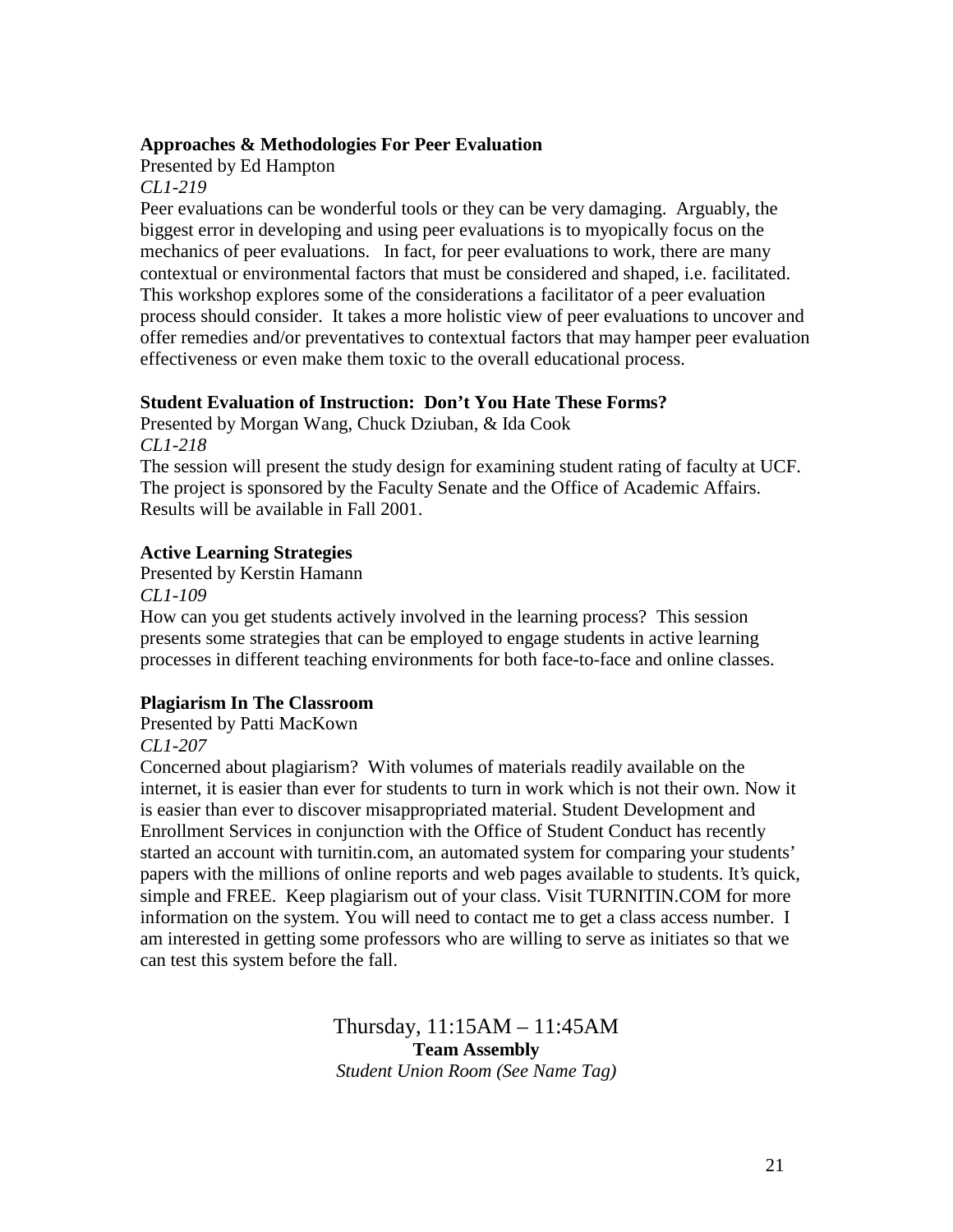## Thursday, 11:45AM – 12:30PM **Use Your Student Union Money to Purchase Lunch**  *Student Union*

12:30PM – 2:00PM **Cookies & Project Work Time**  *Student Union Room (See Name Tag)* 

# 2:00PM – 3:10PM

#### **Audio, Video, & PowerPoint**

Presented by OIR *CL1-202*  A basic overview of how to integrate audio, video, & PowerPoint.

# 2:00PM – 4:30PM

#### **WebCT Academy: Additional Features**

Presented by Course Development & Web Services *CCII-108*  WebCT features not covered in other sections of WebCT Academy. The features covered will vary depending upon student requests.

#### **WebCT Academy: Quiz Management**

Presented by Course Development & Web Services *CCII-225*  An overview of the quiz and survey feature of WebCT, including creating categories, questions, quizzes, and surveys.

#### **Taming Dreamweaver II**

Presented by Course Development & Web Services *CCII-223* 

Whatever your experience with web design... Come crack your whip and watch as Dreamweaver sits up and pays attention! Find out how to: Maintain your online course! Create a new web site from scratch! Avoid problems with Section 508! (What 'is' Section 508?!?) Work smarter, not harder! This hands-on, two-part session will be tailored to the needs and experience level of the attendees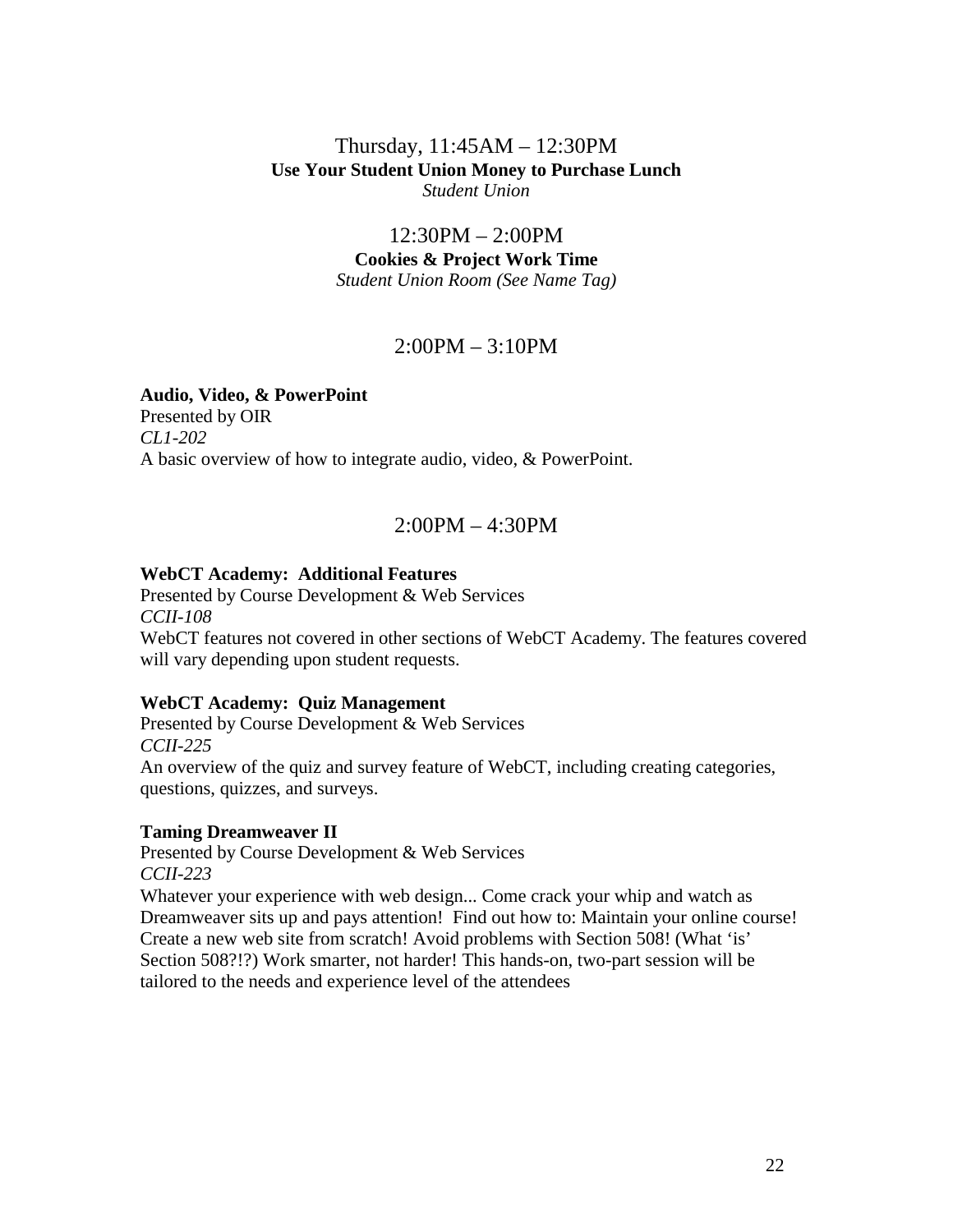#### **Section 508 Requirements & The Web**

Presented by Course Development & Web Services *LIB 161B*  Learn what you need to know about new standards set by the federal government pertaining to accessibility of web information by people with disabilities.

#### **Flash 4.0 Using, Creating, & Publishing Simple Animations On The Web**

Presented by Joo Kim *VAB 215* 

Have you ever wondered how those animation's dance around on the computer? Would you like to add some pizzazz to your web page? Learn how to use, create, and publish simple animations on the web in Flash 4.0!

# Thursday 3:20PM – 4:30PM

#### **MAC Basics**

Presented by OIR *CL1-202* 

A basic overview of the Macintosh operating system. How to use tools and software on the MAC platform . Learn basic routines, software, tips, and tricks on a MAC. Test drive a Macintosh to learn the difference from a PC.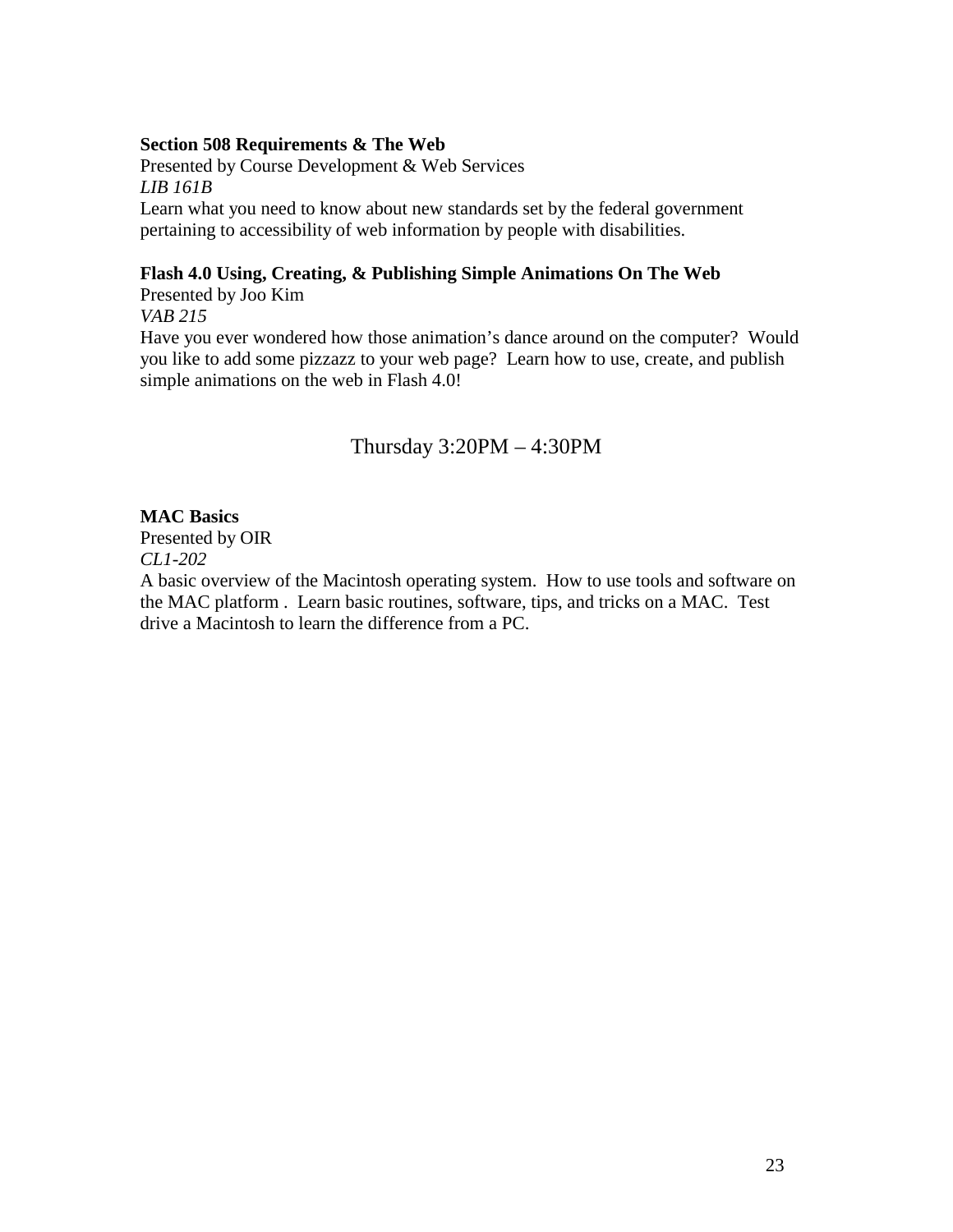# Friday, May 4, 2001

#### 9:00AM - 11:00AM **Check In**  *Student Union Pegasus Grand Ballroom*

## 9:00AM – 11:00AM

#### **Open WebCT Lab Time**

Presented by Course Development & Web Services *CCII-108*  Feel free to utilize the facilities during this time to prepare your course materials or put the finishing touches on your Summer Institute projects.

#### **Open Photoshop Lab Time**

Presented by OIR *CL1-202*  Feel free to utilize the facilities during this time to prepare your course materials or put the finishing touches on your Summer Institute projects.

#### **Open Collaboration Classroom Time**

Presented by FCTL *CL1-207*  Feel free to utilize the facilities during this time to prepare your course materials or put the finishing touches on your Summer Institute projects.

#### **Open Collaboration Classroom Time**

Presented by FCTL *CLI-218*  Feel free to utilize the facilities during this time to prepare your course materials or put the finishing touches on your Summer Institute projects.

#### **Open Collaboration Classroom Time**

Presented by FCTL *CLI-220*  Feel free to utilize the facilities during this time to prepare your course materials or put the finishing touches on your Summer Institute projects.